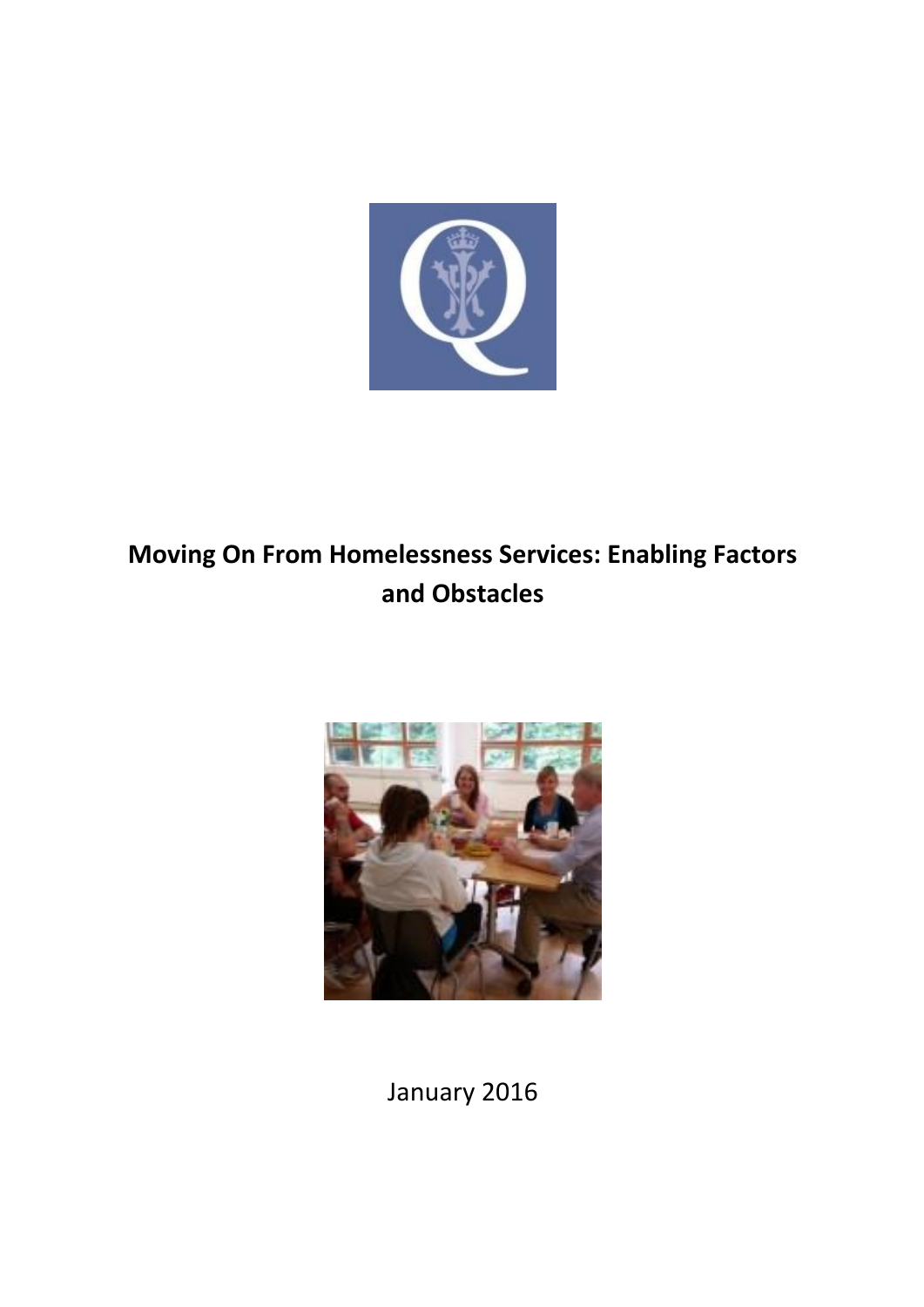# **Background**

In June 2015 I was awarded £4000 from the *Catalysts for Change* programme delivered by the Queens Nursing Institute Scotland for a practice-base project to investigate the enabling factors and barriers to moving on from homelessness care services to mainstream community networks.

There were three main reasons for looking at the issue of moving on from homelessness services. First was the massive cost (in the widest sense) to society as well as individual clients of a revolving door scenario of repeat homelessness.

Second, the evidence we have within homelessness services suggested that moving on is hugely difficult for a number of clients. In 2010, a GP employed at the Edinburgh Access Practice (EAP) through the Fellowship in Health Inequalities initiative carried out a study in which he identified two important questions: "Is there anything professionals working within the homeless health sector can do to break down the internal and external barriers which prevent homeless people from engaging in mainstream care?" and "Can we identify at the outset who will "move on" quickly as opposed to those who are "always on the move" around homelessness?" The qualitative evidence gathered and analysed for this project suggests that there are things we can do to address the internal and external barriers, and that we can identify individuals who may struggle to 'move on' early in their care journey.

The third reason was that a review of how homelessness services are delivered in Edinburgh is taking place in the context of the [Inclusive Edinburgh review](https://www.edinburgh.gov.uk/inclusiveedinburgh). This review relates to the need to "achieve better outcomes for people" and encourage continued "integration of health and social care [not] limited to services provided by the Council's Health and Social Care and NHS Lothian." In other words, integrated, creative, public and social partnering is being recognised as essential if we are to achieve the aim of improved outcomes for people experiencing health, social, and economic inequalities.

Doneil Macleod Practice Mental Health Nurse NHS Lothian January 2016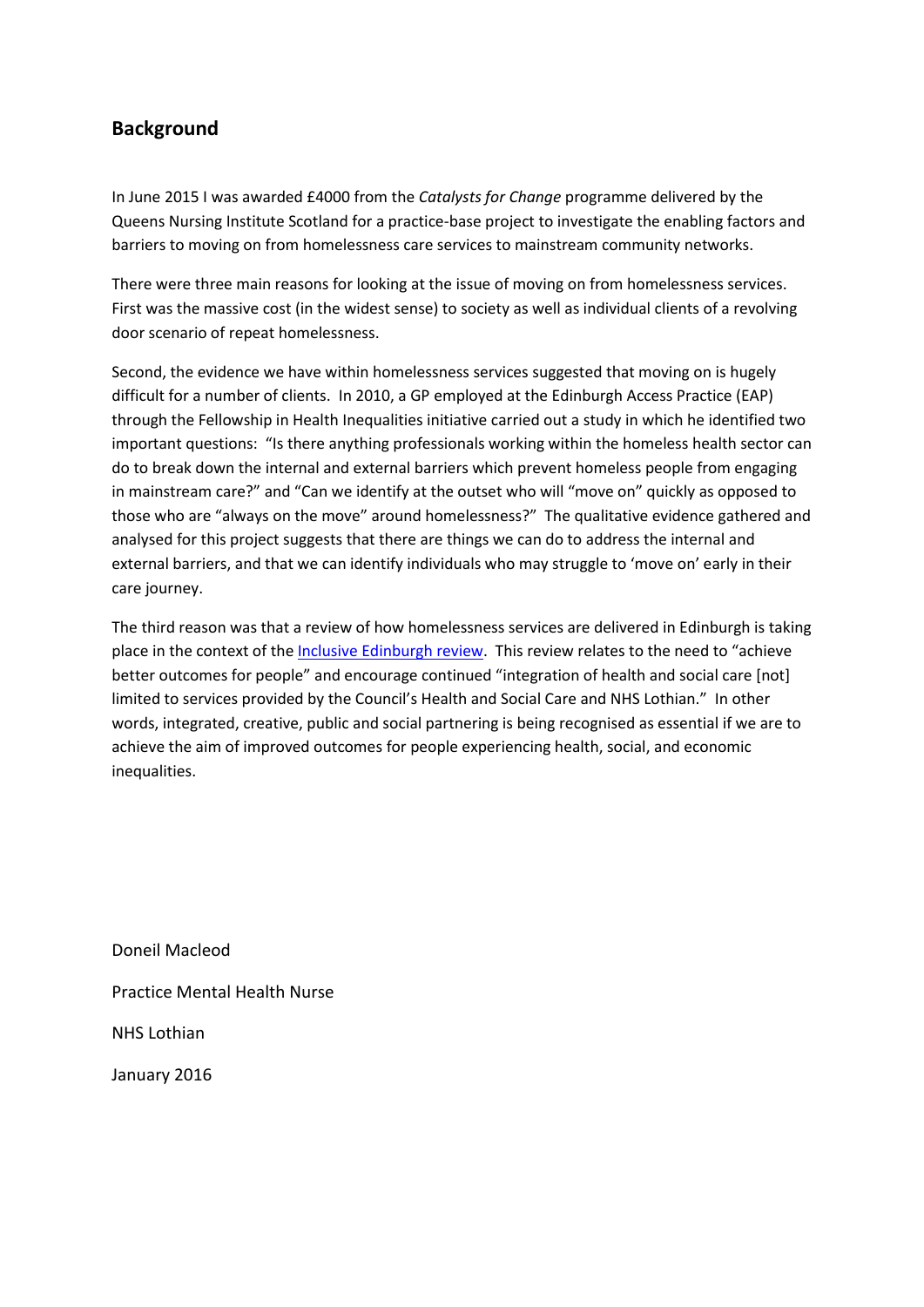# **Contents**

| $\mathbf{1}$ | Introduction                                                                                               | page | 1  |
|--------------|------------------------------------------------------------------------------------------------------------|------|----|
| 2            | Projects Involved                                                                                          | page | 2  |
| 3            | Attachment-based relating in homelessness services                                                         | page | 3  |
| 4            | Mr A: The importance of confident careseeking in<br>enabling health & wellbeing and the activation of fear | page | 5  |
| 5            | Fear and careseeking                                                                                       | page | 8  |
| 6            | General careseeking themes noted from all six transcripts                                                  | page | 9  |
| 7            | Issues for professionals<br>The importance of awareness of attachment related                              | page | 10 |
|              | dynamics for staff groups                                                                                  | page | 10 |
|              | The often neglected area of how to deal with positive feedback page                                        |      | 11 |
| $\bullet$    | Potential idealizing of a caregiver and a note on the                                                      |      |    |
|              | importance of a 'secure base'                                                                              | page | 13 |
| 8            | Themes from interviews on participants' experiences                                                        |      |    |
|              | of the term 'homelessness'                                                                                 | page | 14 |
|              | Just moved in to temporary accommodation                                                                   | page | 16 |
| $\bullet$    | About to move on from temporary accommodation to                                                           |      |    |
|              | permanent accommodation                                                                                    | page | 16 |
|              | After moving on to permanent accommodation                                                                 | page | 16 |
|              | Moving in to permanent accommodation may                                                                   |      |    |
|              | be a terrifying experience for some                                                                        | page | 17 |
| $\bullet$    | Good working relationships; a citizenship of homelessness                                                  |      |    |
|              | and avoiding stigma                                                                                        | page | 18 |
| 9            | Conclusion                                                                                                 | page | 19 |
| 10           | Recommendations                                                                                            | page | 21 |
| 11           | References                                                                                                 | page | 22 |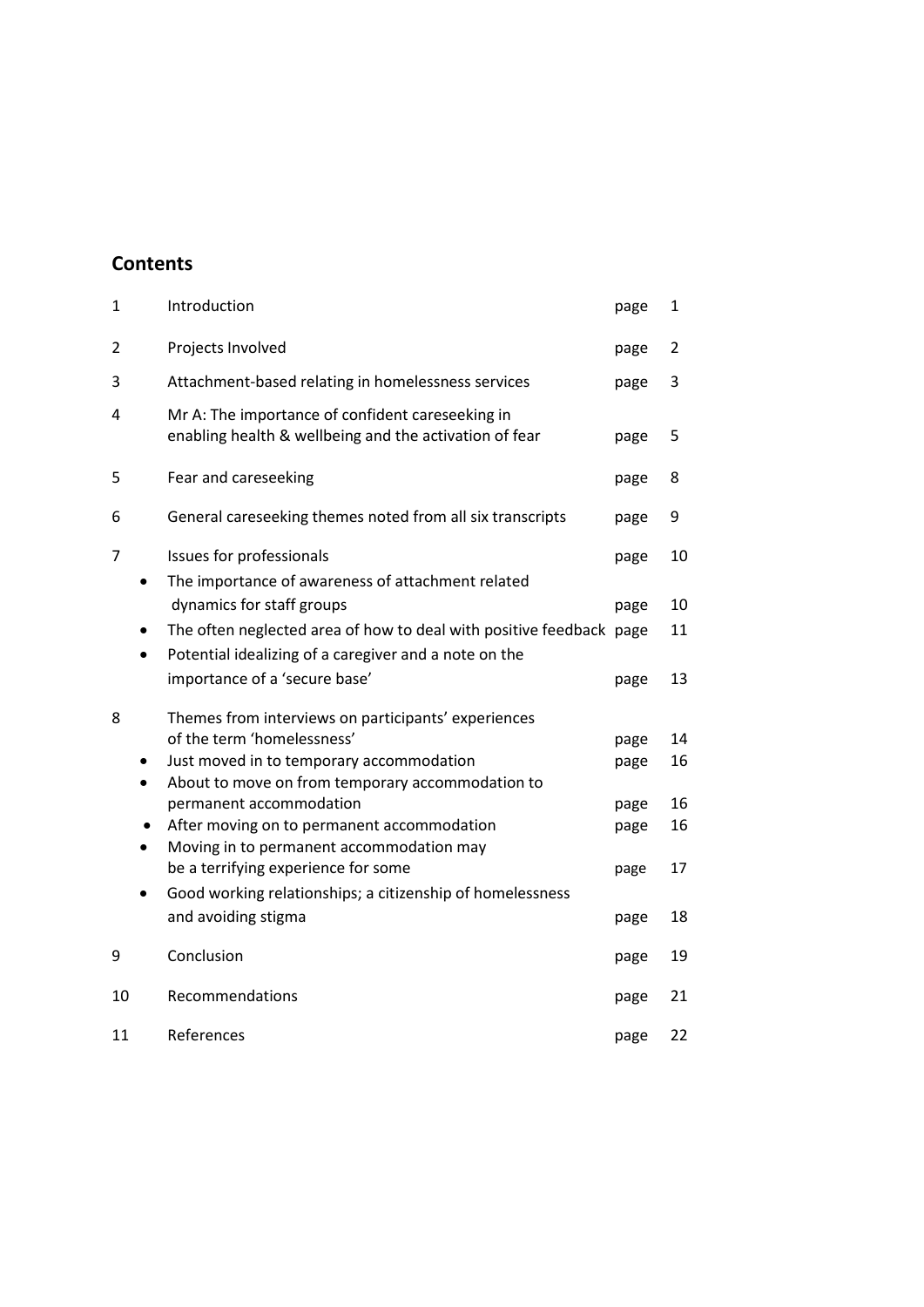# **Moving On From Homelessness Services: Enabling Factors and Obstacles**

### **Introduction**

**.** 

I began this practice-based project with the intention of examining systemic enabling factors and obstacles to moving on from homelessness services to mainstream community networks. I was interested in learning about transitioning to mainstream care through listening to peoples' stories about their experiences of homelessness and its potential resolution.

However, it became clear early on in my project that participants were not generally concerned with systemic issues in homelessness services; in the main, participants reported positive experiences of working with services. Instead they told me that the main area of struggle for them was intrapersonal and interpersonal relating, and that this was key to their functioning in all situations. I was still interested in learning about systemic enabling factors and obstacles, but in response to what participants were saying I altered my original focus, making relationship dynamics a more specific focus of my enquiry.

To gather evidence from the project participants I used an attachment-based model of psychotherapy in interviews known as Exploratory Goal Corrected Psychotherapy (EGCP).<sup>1</sup> Using this model of approach in interviews I audio recorded two consultations with each individual project participant, one on their experiences of care and another on their experiences of the term 'homelessness'. I analysed their transcripts for both enabling factors and obstacles faced in transitioning from specialist homelessness services to mainstream community networks.

I will begin with an introduction to the three projects I worked with for this project. The evidence gathered from two of these projects (Street Fit Scotland and CoCo Counselling) will be analysed in a separate paper. I will then give a brief introduction to attachment-based concepts, their relevance to homelessness services, and how this approach helped me gather evidence on enabling factors and obstacles to moving on.

My analysis of a transcript from my interview with Mr A will then be covered. Throughout this analysis, attachment-based concepts will be highlighted for their importance in looking at the main features of Mr A's case, and also for their importance as evidence about the issues people face in moving on from homelessness services in general. Implications for professionals are also considered in this paper along with general themes gathered from the transcripts on homelessness.

In my conclusion I will make recommendations on the evidence gathered from all the transcripts.

 $1$  Heard D, Lake B, McCluskey U. Attachment therapy with adolescents and adults: theory and practice post Bowlby. London: Revised Edition Karnac; 2012. See also: www.**[unamccluskey](http://www.unamccluskey.com/)**.com/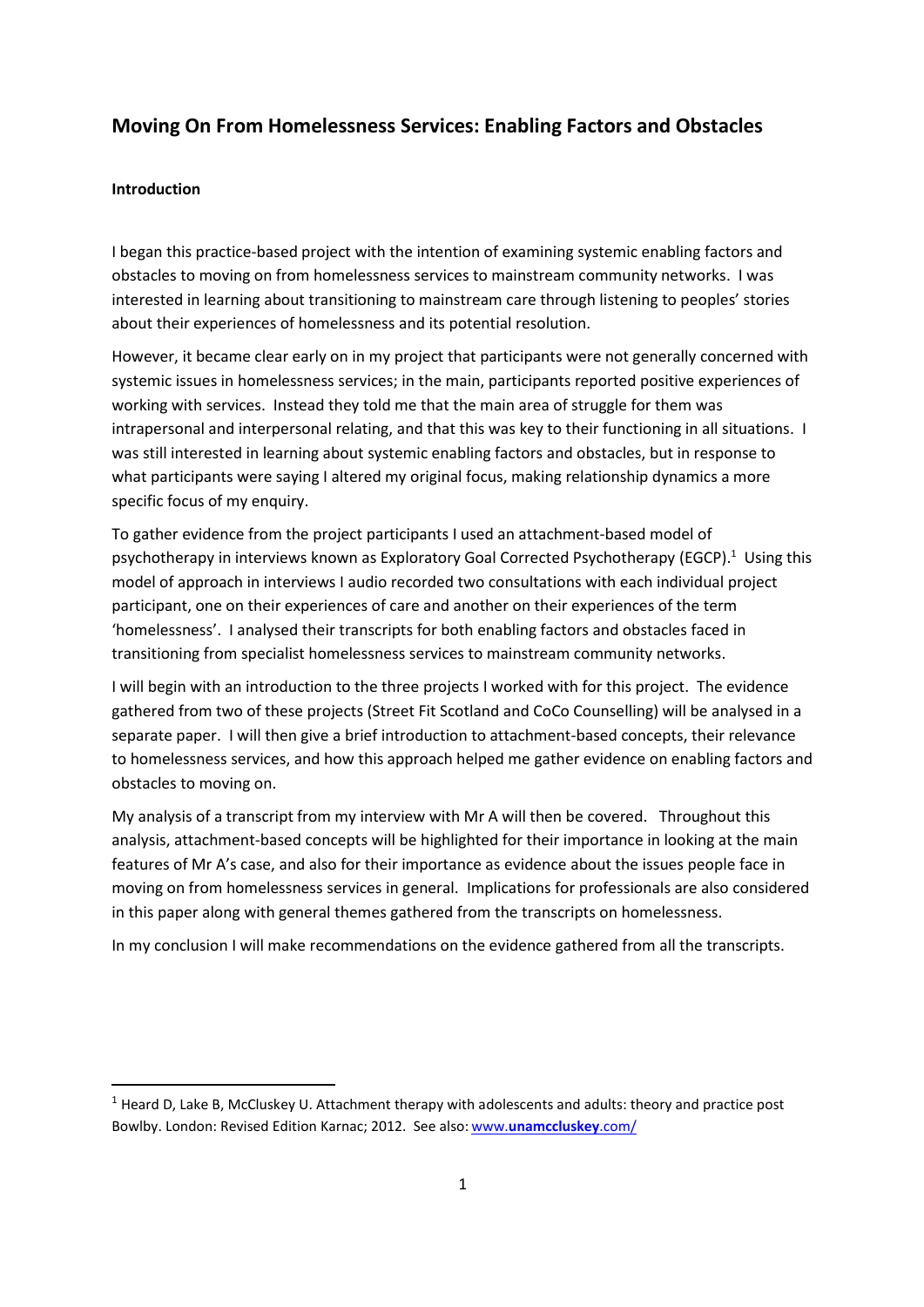# **Projects involved**

I worked with three projects in this project:

- 1. The Edinburgh Access Practice: NHS Lothian (salaried) GP Practice specialising in homelessness & health inequalities
- 2. Street Fit Scotland: Social enterprise project specialising in health, fitness & wellbeing for people with significant experiences of exclusion, eviction & discharge from care services
- 3. CoCo Counselling: A social enterprise counselling project made up of a small group of counsellors who are registered with The British Association for Counselling and Psychotherapy (BACP). This is an affordable and accessible counselling service for adults and young people over 16

I recruited thirteen individual participants for the project, nine of whom I met in one-to-one psychotherapy consultation once a week. The nine were known to me for more than one year, they were no longer homeless, and had found that moving on from homelessness services was not straightforward. The other four individual subjects were seen by CoCo Counselling staff.

Each one of the participants in this project has a personal story of trauma, and each one of them was considered move on ready by homelessness services prior to their stories being heard in a supportive and companionable, attachment-based manner. It is important to note that they were, however, not representative of the greater majority of people who present to housing services as homeless; for upwards of 60% of presentations the provision of a home is sufficient.

An important aspect in the design of my project was ensuring that clients were met with in venues other than those familiar to them from contact with homelessness services. It was felt to be important with respect to looking at moving on to be engaging in environmental spaces more connected with wider community networks away from traditional homelessness service settings.

For participants in the Street Fit Scotland focus groups in particular, outside visits became focal points in enabling discussion regarding welcome and the fact that as one participant put it:

*It's the first time...with Street Fit Scotland...I've wanted anyone to be my pal for nothing...just a wee chat...I know I have a lot of problems...I'm working on them...before this I was never, ever accepted...I have never been welcome anywhere…*

 $(SFS-1A)^2$ 

Visits to sites such as Edinburgh Castle were used to encourage feedback in focus group meetings, and in health and wellbeing workshops that I delivered for this group. This proved an effective way of focussing our discussion on belonging and homelessness in general.

The evidence gathered on enabling factors and obstacles to moving on from homelessness services, from both these projects, will not be covered in this paper. What I discovered with the group of

<sup>&</sup>lt;sup>2</sup> Street Fit Scotland, focus group 1A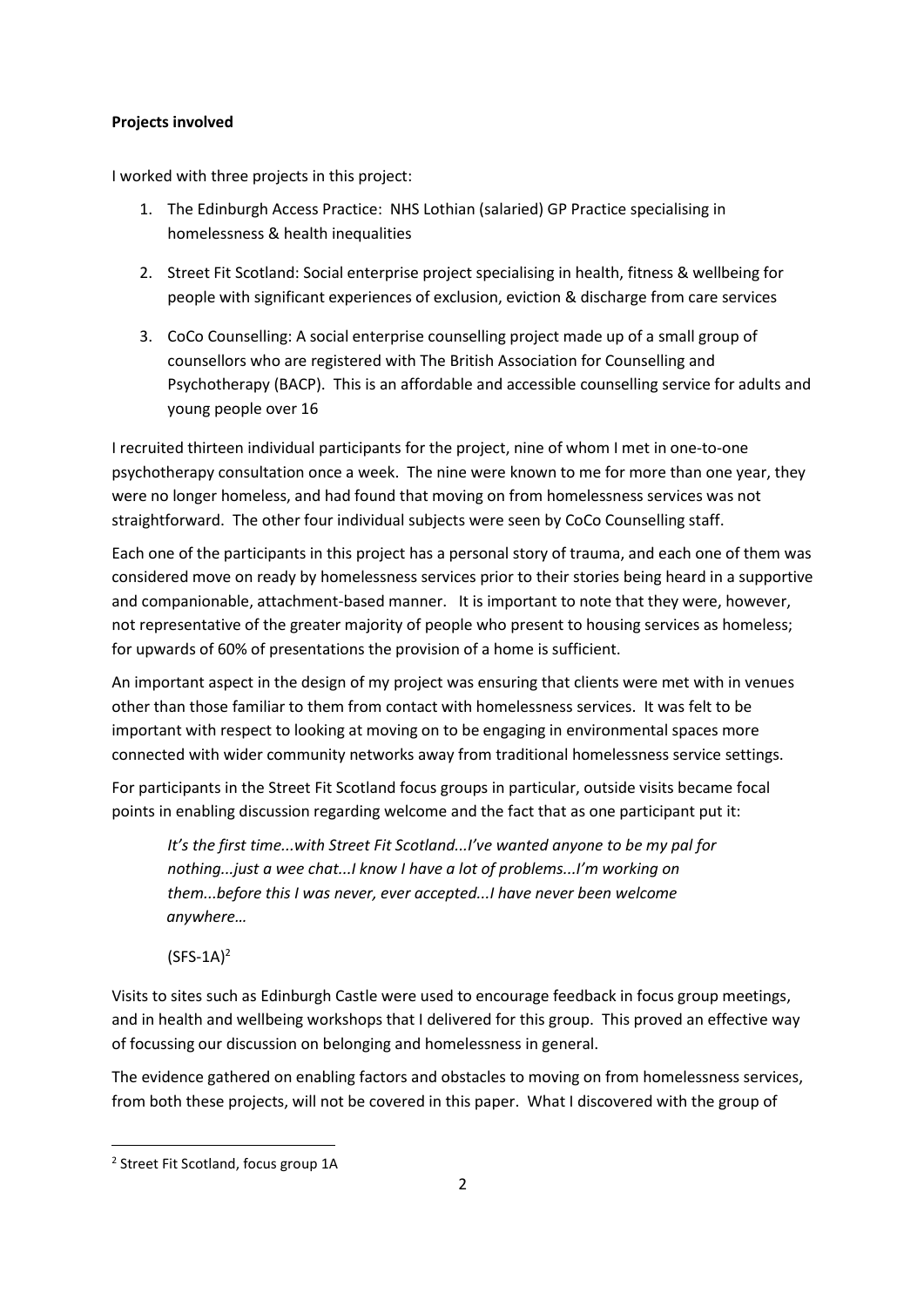individual participants is that the evidence they have provided me with proved too complex to be analysed alongside that from the other two projects. To do that evidence justice I will analyse it in a separate paper.

#### **Attachment-based relating in homelessness services**

The work of Dr Una McCluskey and colleagues, notably Dr Dorothy Heard and Dr Brian Lake is an extension of the John Bowlby and Mary Ainsworth paradigm, to enable work with adult clients, and a different understanding of the self.<sup>3</sup> One of the conceptual foundation stones of the John Bowlby and Mary Ainsworth paradigm was that they noted "sensitive care-giving as a foundation for psychological health."<sup>4</sup> "Later, Heard et al. (2009) developed the concept of caregiving and discriminated between effective and ineffective caregiving."<sup>5</sup>

In terms of attachment-based theory, in this paper I specifically mention only careseeking and fear, nevertheless, it is important to note that McCluskey, Heard and Lake's collaborative work identified the dynamics of attachment to consist of several systems, to enable a person to maintain and restore wellbeing, as necessary following a threat to self. The seven biologically based systems they identified are those for: 1) attachment-careseeking 2) caregiving 3) self defence 4) interest sharing with peers 5) sexuality 6) internal environment & 7) external environment.<sup>6</sup>

Sensitive caregiving was noted by participants in my project as something they regularly experienced from homelessness services; however, they also reported regularly experiencing being disorganised when in a caregiving context. I considered this to be a further important reason for listening to participants' experiences of care, both the historical and contemporary experiences of care that were familiar to them.

When we seek to provide care for another we need to pay attention to the dynamics of attachment, not to do so may leave both us as caregiver and our clients/patients as careseekers frustrated, and encourage less than helpful defensive careseeking strategies.

We know that when people who seek care and those who provide it meet together in a group or one-to-one setting, both are immediately involved in an "attachment-eliciting activity". (McCluskey  $2005$ <sup>7</sup> In common with many people who are homeless the participants in this project "have had sustained exposure to toxic experiences...from an early age." (Maguire N, et al, 2009)<sup>8</sup> These

<sup>&</sup>lt;sup>3</sup> ibid, p6

<sup>4</sup> Bowlby, J., A Secure Base, Routledge Classics, 1988, pxiii

<sup>5</sup> Una McCluskey and James Gunn, The Dynamics of Caregiving: Why Are Professional Caregivers Vulnerable to Anxiety and Burnout, and How do we Support Their Wellbeing, published in Attachment: New Directions in Psychotherapy and Relational Psychoanalysis, Vol. 9, July 2015: pp. 188-200. Page 191. *See also: Heard D, Lake B, McCluskey U. Attachment therapy with adolescents and adults: theory and practice post Bowlby. London: Revised Edition Karnac; 2012*

<sup>6</sup> Heard D, Lake B, McCluskey U. Attachment therapy with adolescents and adults: theory and practice post Bowlby. London: Revised Edition Karnac; 2012

<sup>7</sup> McCluskey U, To Be Met as a Person, London, Karnac Press, 2005, preface pXV

<sup>8</sup> Maguire, N., et al., Homelessness and Trauma: a review of the literature, University of Southampton, School of Psychology, 2009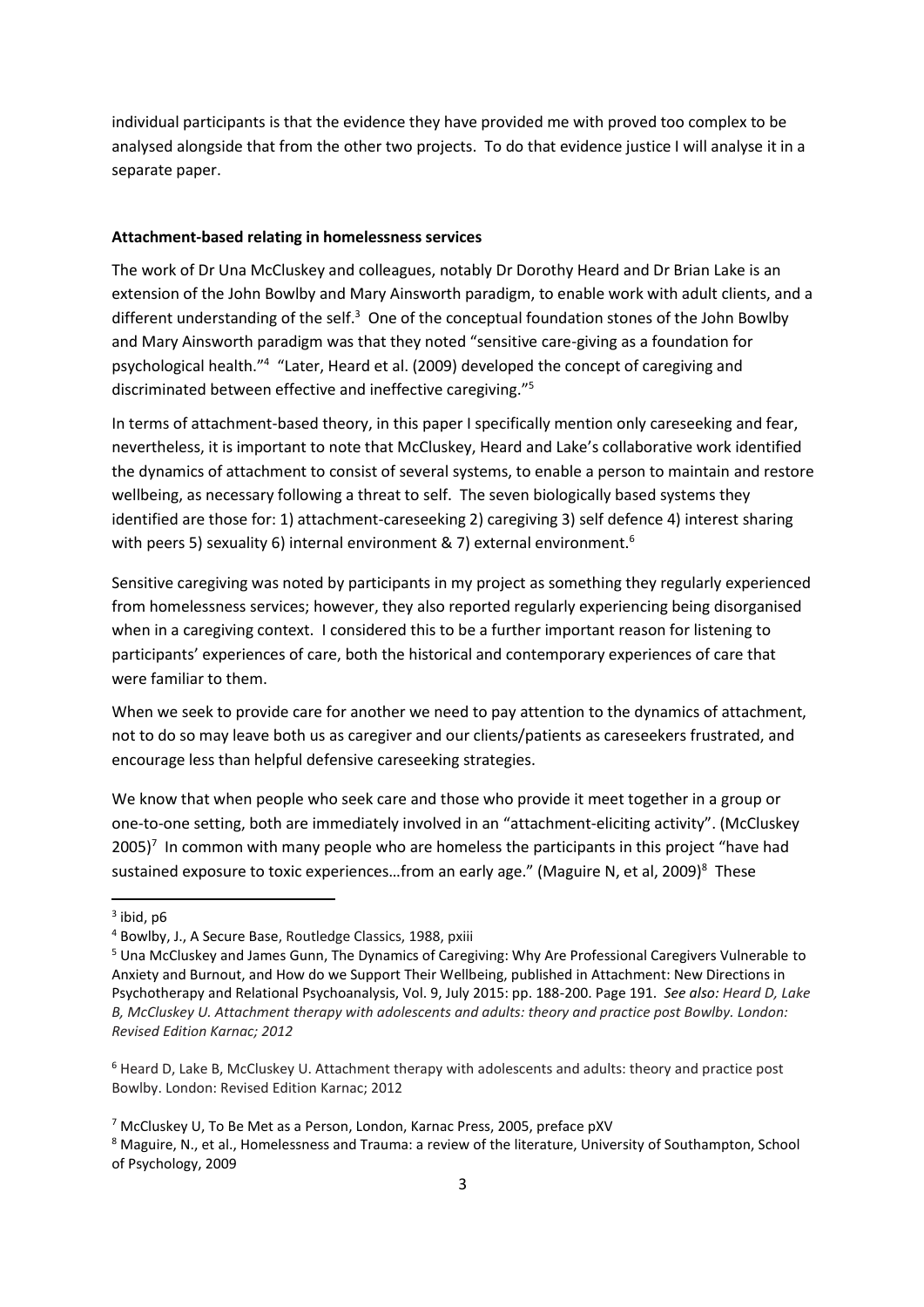negative experiences of care have stayed with them, and led them to be less than confident of receiving attentive care when in a potential caregiving context. An attachment-eliciting activity for them is an activity which evokes fear and triggers instinctive defensive responses, an activity therefore that needs experienced anew to enable vitality rather than emotional collapse. In her work on attachment dynamics in adults, McCluskey suggests that when frightened, in pain or facing threat to their lives adults tend to adopt one of four careseeking stances:

- 1. They will have confidence in their strategies for getting help and be clear and direct in their communication.
- 2. They will have no confidence that their needs will be addressed and attended to and so will only seek help *in extremis* and then in a way that minimises the extent of their problem, thereby giving inadequate information to the potential caregiver.
- 3. They will be uncertain, half hopeful, half sceptical, and therefore communicate in contradictory and ambiguous ways.
- 4. They will be bewildered, unclear, uncertain and disorganised about the state they are in and what would relieve it, fearing any response could potentially make things worse, thus avoiding seeking help in the first place and being frightened/angry when in a caregiving context.

# $(McCluskey, 2005)^9$

**.** 

All the transcripts I analysed for this project suggested that out of the four careseeking stances above, number one would be the least familiar to participants. The evidence from this project suggests that this could be an impediment to moving on.

The participants that I met with individually in psychotherapy consultation were all familiar with the term careseeking, so I designed the following topic guide based around careseeking to use in our audio recorded interviews: "What do you know about how you careseek and has anything changed about this since we began to meet together?" The rationale behind this topic guide was that I wanted to know: a) how do you seek care? b) What do you know about how you seek care? c) What are your experiences of being cared for?

Due to time constraints I was only able to interview six clients using this topic guide. I will focus on one of the six, Mr A, noting the importance of confident careseeking in enabling health and wellbeing.

I will conclude my analysis of Mr A's case with brief notes on fear and careseeking followed by; general careseeking themes noted from all six transcripts; the importance of awareness of attachment related dynamics for staff groups; the often neglected area of how to deal with positive feedback; the potential idealizing of a caregiver and a note on the importance of a 'secure base'.

<sup>&</sup>lt;sup>9</sup> McCluskey U, To Be Met as a Person, London, Karnac Press, 2005, p3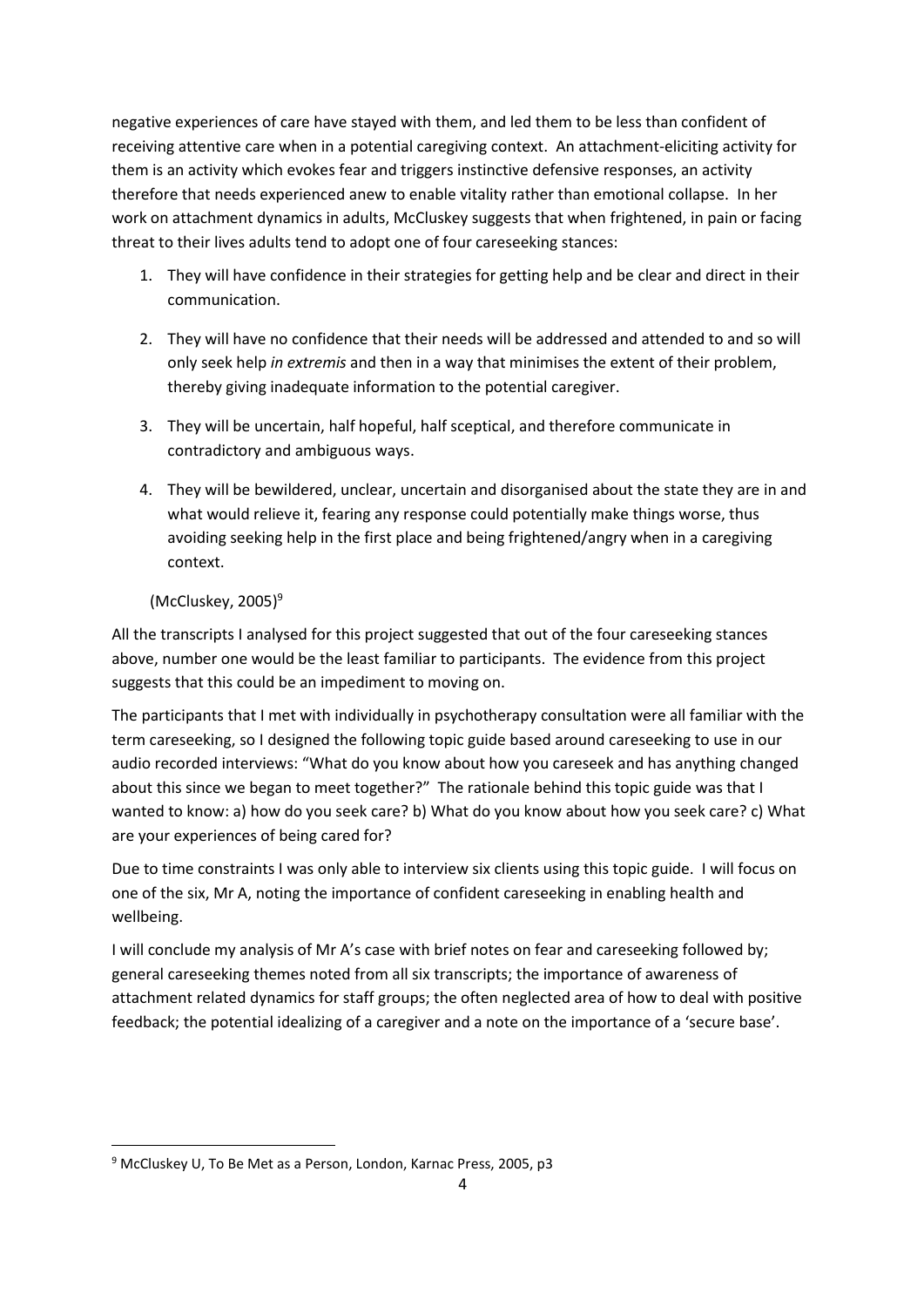# **Mr A: The importance of confident careseeking in enabling health & wellbeing and the activation of fear**

Mr A attended as usual for consultation with me a fortnight prior to his careseeking experiences being audio recorded. At the time he was experiencing distressing symptoms for which emergency medical care was needed. However, in keeping with his familiar style of 'seeking care' he minimized his distress and in doing so potentially distracted us both from his immediate need for care. Mr A had a tightly swollen left calf, and was in extreme discomfort and pain. His breathing was difficult, he had taken maximum ibuprofen for the eight to ten days since he began to feel pain, and he had not consulted his GP. This man was articulate, degree educated, and habituated to a need to instinctively miscue any potential caregiver. He can comport himself well even in the midst of being distressed.

In order for Mr A to get in touch with his own "skills, resources and capacity to act and influence events" in his life he needed a response that attuned to his current "internal state of arousal." (McCluskey 2005)<sup>10</sup> The main verbal cue he gave me was "oh I am just a little tired" and casually later in our conversation, "a bit sore…been taking ibuprofen…" He needed immediate care; between us both and in collaboration with his responsive and thoughtful GP he eventually received the hospital care he needed. Mr A's careseeking style in this instance potentially put his life at risk.

A fortnight after the consultation when Mr A had tentatively told me that his left calf was a little swollen, I audio recorded his thoughts on careseeking. I reminded him of our previous conversation: "What I heard from you when you came here that morning was, 'oh I am just a little tired' and casually later in our conversation, 'a bit sore...been taking ibuprofen..."<sup>11</sup> Together we then reflected on how casually he had disregarded his symptoms which clearly pointed to a risk of pulmonary embolism and left untreated were a threat to his life.

We talked of how responsive his GP was once I alerted him to Mr A's symptoms, how he was cared for at the hospital where his blood levels were checked and where he was commenced on warfarin and was now in receipt of daily injections. Mr A laughed out loudly at the thought of his disregard of self but he was beginning to be curious and exploratory in our conversation. Yes, he had been cared for in this instance and none too soon, but now he began to tell me what he knew about his own careseeking.

*What do I know about it? My own careseeking…I would say I wait until the very end…I wait until the very last point…And then it's kind of like, okay if I don't go…I could die…<sup>12</sup>* 

I then asked: "I am curious…I wonder if we can get any more information out of what happened last week…the very first thing that comes to mind of when you actually really needed help?" He answered emphatically:

*Back when I was with my mum and brother….You know, the toxic relationship just eats away and in the end, and I am not lying here, I didn't even know who I was. It*

<sup>&</sup>lt;sup>10</sup> McCluskey U, To Be Met as a Person, London, Karnac Press, 2005, p76ff

<sup>&</sup>lt;sup>11</sup> Mr A-transcript CS

 $12$  ibid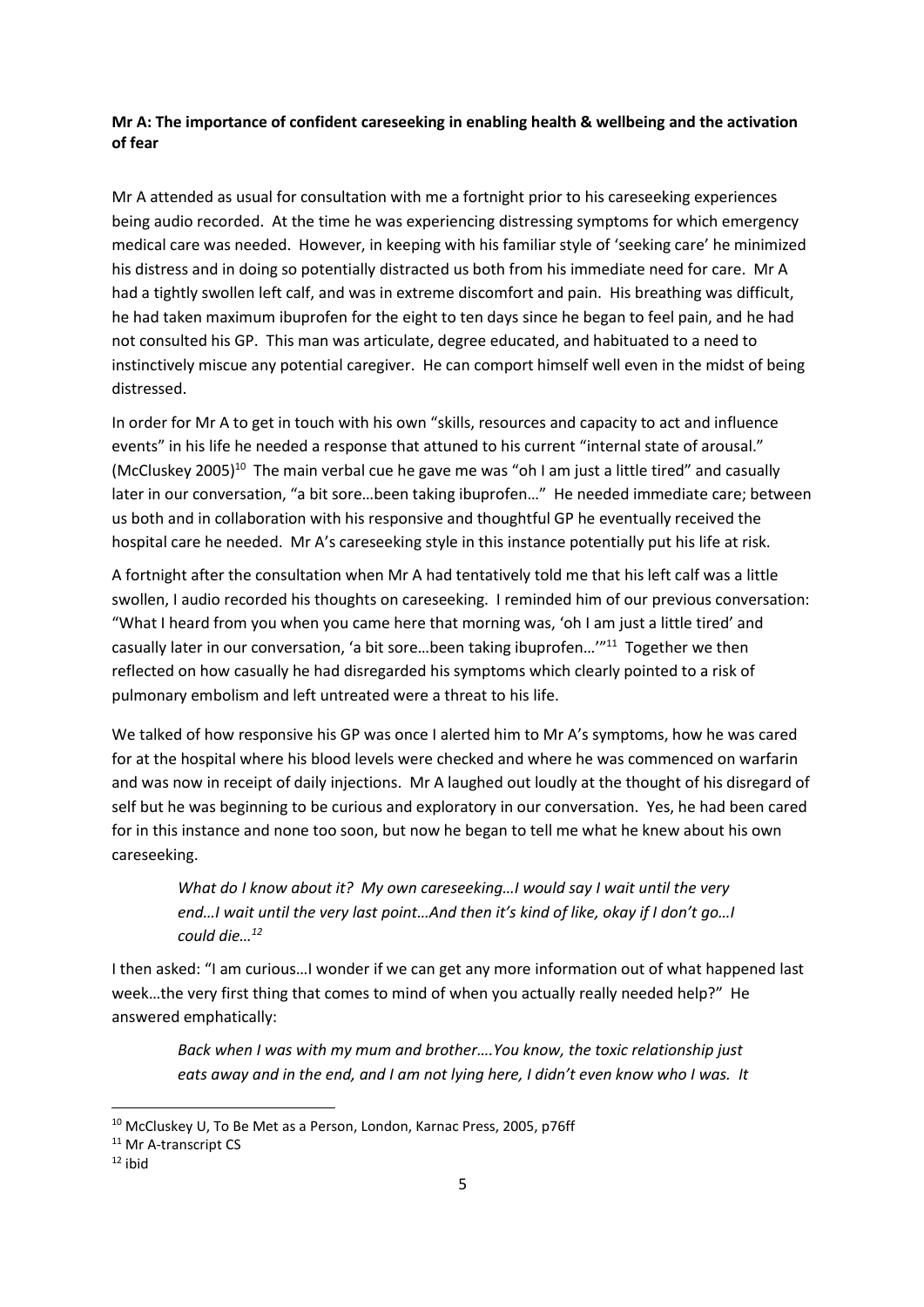*had gotten where…it just eats at you and you're just like okay, I am in survival mode, basically, you've eaten away at so much of me as a human being…there's nothing there! The relationships are so toxic…<sup>13</sup>*

Again, a pause, and suddenly he heard anew this emotionally important snippet of information on his story. This important emotional information became known to Mr A in the context of an attachment-based, supportive and companionable, exploratory care relationship. It is "essential for a therapist to have a theory centred on emotions that will guide him or her when actually interacting with clients."<sup>14</sup> Here was another human being interested in his story. This was an emotionally charged exploratory journey that we were embarking on together. The human relational dynamic we engaged in has its origins in infant-caregiver interactions; we are born with the expectation of being met as a person. (Sutherland 1993)<sup>15</sup>

This beginning of a dialogue between self and other in an attachment-based context of love, affection and care is a physiologically exhausting but hugely vitalising activity for people whose internalised sense of self-worth has been made toxic from an early age. Importantly, both careseeker and caregiver are vitalised.

In this instance, my caregiving and Mr A's careseeking were working together well; we were not frustrated. Being responded to (cared for) helped him instinctively make the connection to one significant historical example of disregard from both his mum and brother, and at the same moment connect to how that was not good enough. Caregivers and careseekers are very capable of miscuing each other as to what is the problem that needs attended to.

People who have had contradictory experiences of caregiving will often tend to miscue professional caregivers so that any attempt at caregiving is frustrated and can end up as a frustrating experience for both parties.

# $(McCluskey, 2013)^{16}$

What Mr A described was only one of many experiences that have got in the way of him looking after himself throughout his life. Almost with a sense of astonishment he reminded himself: "I would say I wait until the very end…I wait until the very last point…And then it's kind of like, okay if I don't go…I could die..."<sup>17</sup> Subsequent conversations evidence his huge excitement at realizing that careseeking works, that he may not be ignored when he asks for help, and if ignored this is not good enough as a response and can be addressed.

Mr A's case is an example of the beginning of a sustainable attentiveness to one's needs, and it is not only a health need that may be more timeously addressed by confident careseeking. More confident careseeking can help improve one's experiences in all relationship contexts. The antecedents to less than confident careseeking are helpfully described by John Bowlby in his essay, "On knowing what

 $13$  ihid

<sup>&</sup>lt;sup>14</sup> Heard D, Lake B, McCluskey U. Attachment therapy with adolescents and adults: theory and practice post Bowlby. London: Revised Edition Karnac; 2012, p10ff

<sup>&</sup>lt;sup>15</sup> McCluskey U, To Be Met as a Person, London, Karnac Press, 2005, preface pXV, see also: Sutherland, J., D., Bulletin Of The Menninger Clinic, Winter; Vol. 57 (1), pp. 3-32; discussion 1-2, 1993

<sup>&</sup>lt;sup>16</sup> Heard D, Lake B, McCluskey U. Attachment therapy with adolescents and adults: theory and practice post Bowlby. London: Revised Edition Karnac; 2012. See also: www.**[unamccluskey](http://www.unamccluskey.com/)**.com/

<sup>&</sup>lt;sup>17</sup> Mr A-transcript CS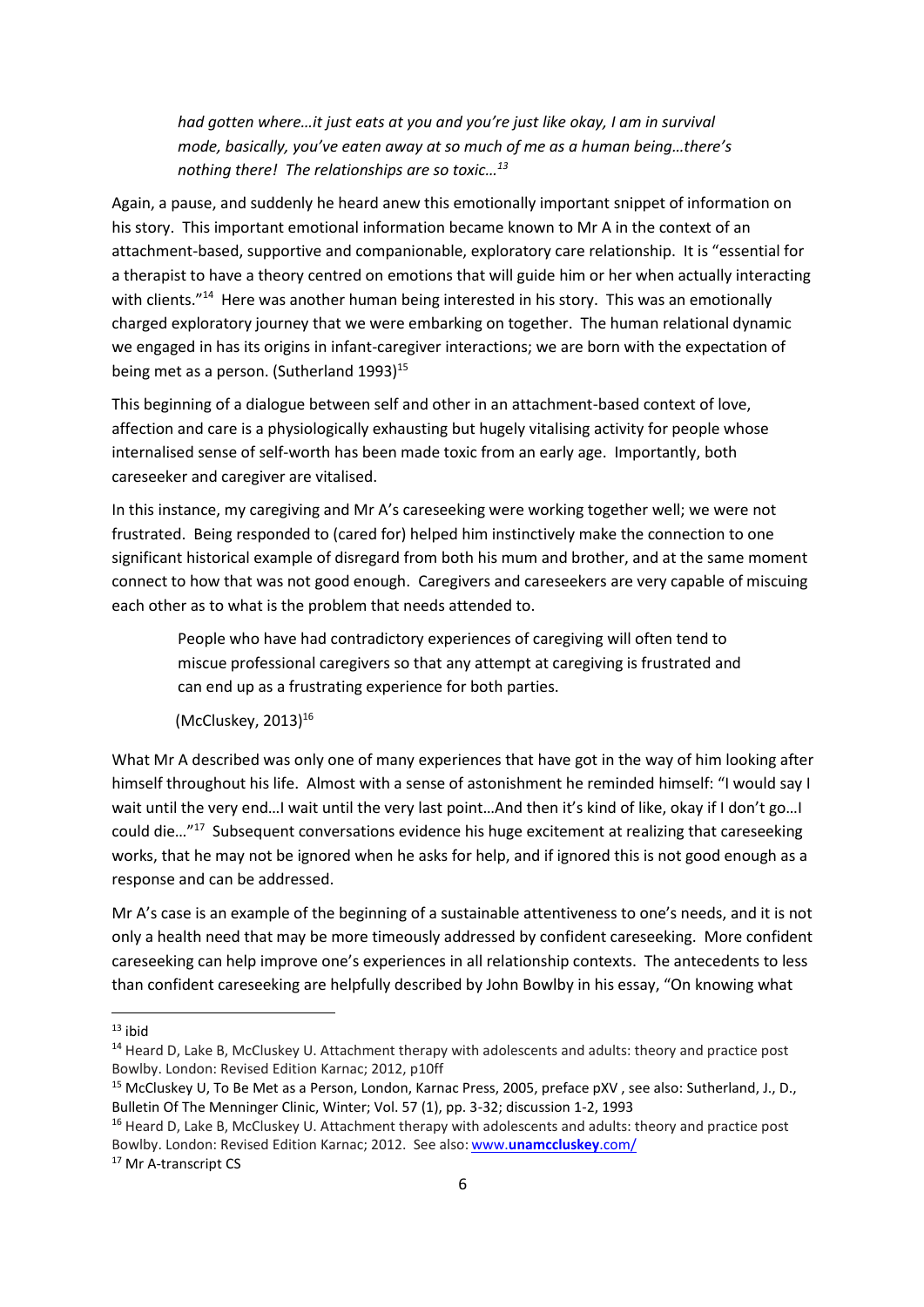you are not supposed to know and feeling what you are not supposed to feel."<sup>18</sup> In Mr A's case, the second category below is especially apposite.

The scenes and experiences that tend to become shut off, though often continuing to be extremely influential in affecting thought, feeling, and behaviour, fall into at least three distinct categories:

a. those that parents wish their children not to know about;

b. those in which parents have treated children in ways the children find too unbearable to think about;

c. those in which children have done, or perhaps thought, things about which they feel unbearably guilty or ashamed.

(Bowlby,  $1988$ )<sup>19</sup>

Tragically, having been deeply hurt as a child was an experience recalled by all the project participants but present too was the capacity, and need to make sense of these experiences. Sustainable attentiveness to one's needs as an adult is not arrived at easily when you have known what it is to be hurt deeply as a child; as Mr A describes:

*I look back now and I feel myself getting better and better. It's almost like…a different person but that person was in immense pain, from the second he woke up to the second I went to sleep I was in immense pain.<sup>20</sup>*

A common feature in all participants in this project was recalling experiences where they had replicated unhelpful careseeking strategies throughout their lives to the detriment of potential loving, affectionate and caring relating with self and other. Importantly, however, the willingness of project participants to stay with, and make sense of emotionally toxic experiences evidences that change is possible, and age is no barrier. Indeed I would suggest from the evidence gathered here, that helping people to make changes in their strategies for seeking care is also essential in order for them to sustain move on from homelessness. Mr A has, however, now begun the process of attending to his care needs.

*Am I beginning to care for me? Definitely! When something comes up seek the care that you need!*

 $Mr A<sup>21</sup>$ 

<sup>18</sup> Bowlby, J., A Secure Base, Routledge Classics, 1988, p111

 $19$  Ibid p

<sup>20</sup> Mr A-transcript CS

 $21$  ibid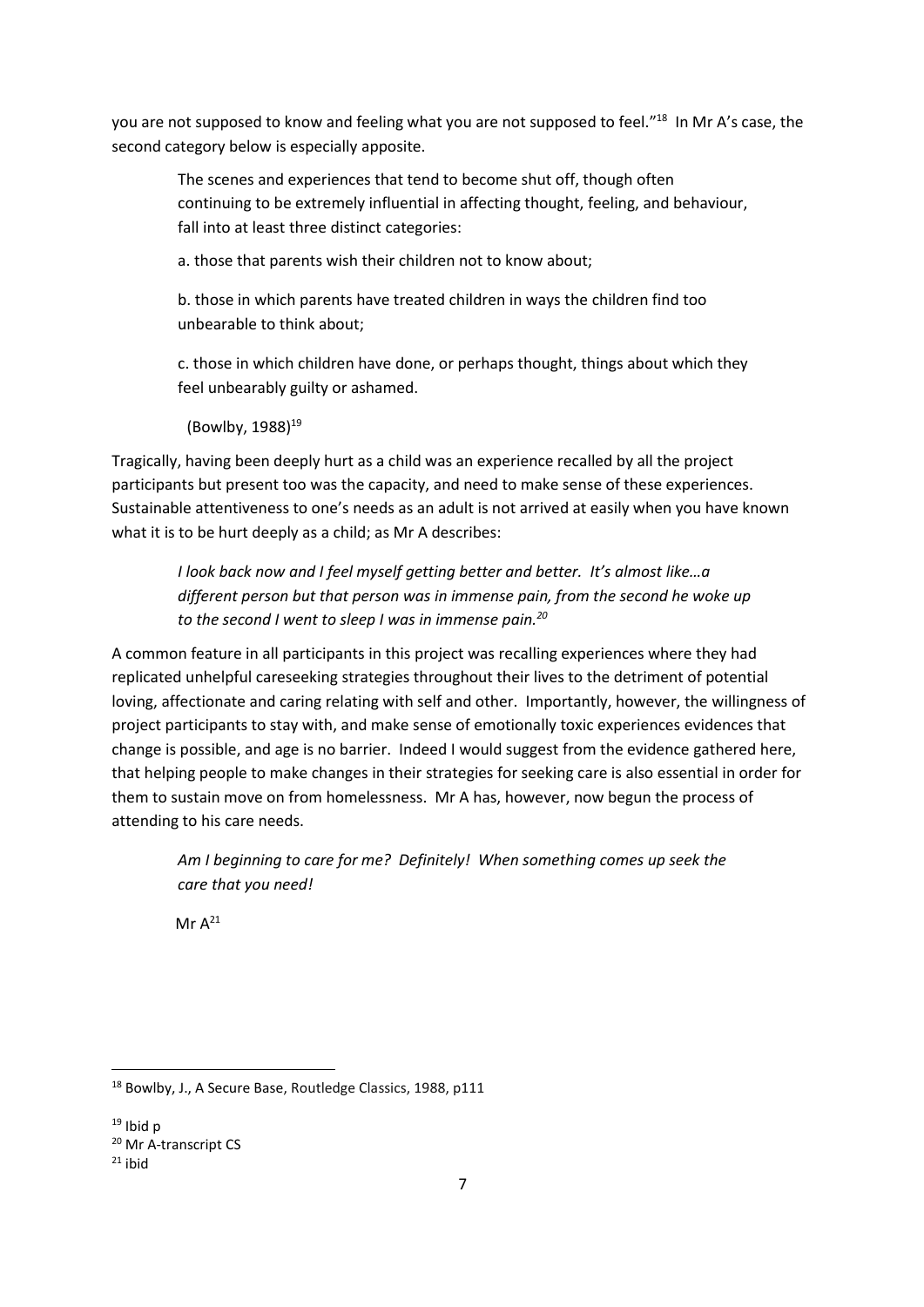#### **Fear and careseeking**

Confident careseeking is a skill applicable in all walks of life. Careseeking, however, is only one part of the story of the internal biological systems activation we access in order to look after ourselves. It is important to note that at times of threat we will also be accessing other internal biological systems in seeking for assuagement of distress.

Situations that trigger careseeking also trigger fear. These are different systems with different goals – one is survival with wellbeing with the cooperation of someone else (careseeking system) – the other is the survival of the self at all costs, irrespective of the effect on anyone else (fear system). The system for selfdefence incorporates both systems. The more experience a person has of an effective caregiver helping them to manage stressful situations, the more the person will be able to both seek appropriate help and access memories of how they have been helped to manage in the past. If the fear system dominates when the person is in self-defence, this will override their careseeking system and they will not seek help – they 'forget' anyone is around who could help.

(McCluskey,  $2011$ )<sup>22</sup>

 $\overline{\phantom{a}}$ 

Mr A continued to take ibuprofen which evidences that he knew something was amiss, however, this adult knowing was rendered less effective due to 'hard-wired' experiences of not being cared for. There are likely "several fear states, each with its own genetics, incentives, physiological patterns, and behavioural profiles", in other words "the mechanisms that allow organisms to respond to threats are different from the mechanisms that give rise to conscious fear." 23

This man was in a potentially life threatening situation and instinctively in survival of the self-mode, he reached out for pain relief, for example, but was unable to access survival with wellbeing because his knowing was being dominated by one of several, physiologically embedded fear states. I know from our conversations that this man has had positive experiences of care in his adult life, but when you have been hurt deeply as a child it is hard to connect to the idea that anyone is around who may be able to help when you are in distress, or indeed that anyone will be interested in your wellbeing to stay around long enough to make sure that you are okay.

A potentially fatal outcome was averted for Mr A, and retrospectively in the process of making sense of what had happened to him he was able to make hugely important emotional connections. These connections will enable him in linking in with wider mainstream community networks, and ensure a sustained move on from homelessness care. However, hugely important emotional connections of this nature, while vitalizing, also need time to be made sense of when arrived at in adulthood. When the context within which an individual is making sense, is compounded by homelessness, a transition phase becomes ever more necessary otherwise any moving on from homelessness will be time

 $22$  McCluskey, U., The therapist as a fear-free caregiver: supporting change in the dynamic organisation of the self, The Association for University & College Counselling Journal/AUCC, May 2011, p14

<sup>&</sup>lt;sup>23</sup> Joseph E. LeDoux, Coming to terms with fear, Centre for Neural Science and Department of Psychology, New York University, [www.pnas.org/cgi/doi/10.1073/pnas. 1400335111,](http://www.pnas.org/cgi/doi/10.1073/pnas.%201400335111) November 2013, p1 & 6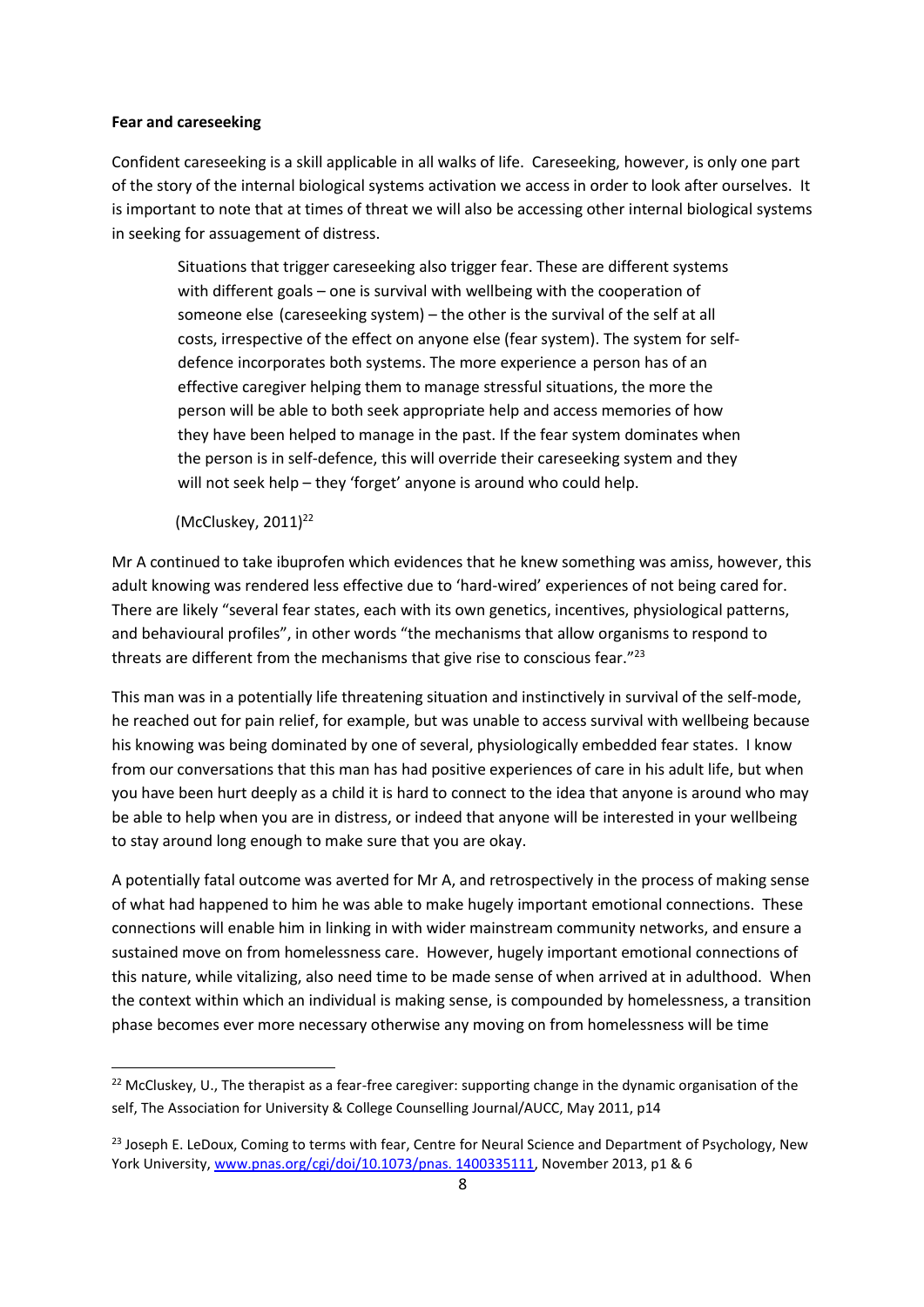limited. Evidence at the Edinburgh Access Practice suggests that a significant number of clients return to homelessness services on average within three years of moving on.<sup>24</sup>

#### **General careseeking themes noted from all six transcripts**

Each one of the participants in this project told their own story of disappointments, frustrations, toxic early family relationships, violence and sexually abusive experiences from primary caregivers in most cases, and from paid carers during periods spent living in institutional child care settings. A commonly recounted experience for each participant was learned survival careseeking strategies; defensive compensating for absent/inconsistent care through caregiving to others. These learned strategies have had a huge impact on how they relate to care as the following quotes show. The quotes highlight experiences that will remain an impediment to sustained moving on unless addressed alongside all care interventions, be they housing, social work, health or other interventions.

*I don't know how to ask for help. And you know something, I wouldn't ask for help…I feel as if…I'm not being funny, I feel as if I'm wasting my time asking anybody for help…*

Mr  $LB^{25}$ 

*Well, I never had a father…he never spent any proper time with me, or a mother, you know, I was always just myself, alone…and then in care…in care!...I was fucking abused…I don't ask for help…I don't know how to…I don't trust it…*

Mr II $^{26}$ 

*I don't want help off anybody…growing up and stuff, and in the children's homes, all the things that happened to me and that…When people offer me help, I sit there and go, why are they offering me help? What do they want? When I was younger I always felt people wanted something when they offered me help….Yeah, I give care…with my money, I give it away…I like giving to people…I suppose in a way it's like trying to buy care…*

Mr  $1Q^{27}$ 

*I very rarely go for help, direct help…at the worst scenario I even say 'I might as well kill myself ', which is where the emotional blackmail kicks in…that was the final straw in our marriage…there's an element in me which is almost dishonest as if I have to be…Like I am trying to fool other people cos I'm trying to fool myself.* 

<sup>&</sup>lt;sup>24</sup> EAP recent audit

<sup>&</sup>lt;sup>25</sup> Mr LB-transcript CS

<sup>26</sup> Mr IL-transcript CS

<sup>27</sup> Mr IQ-transcript CS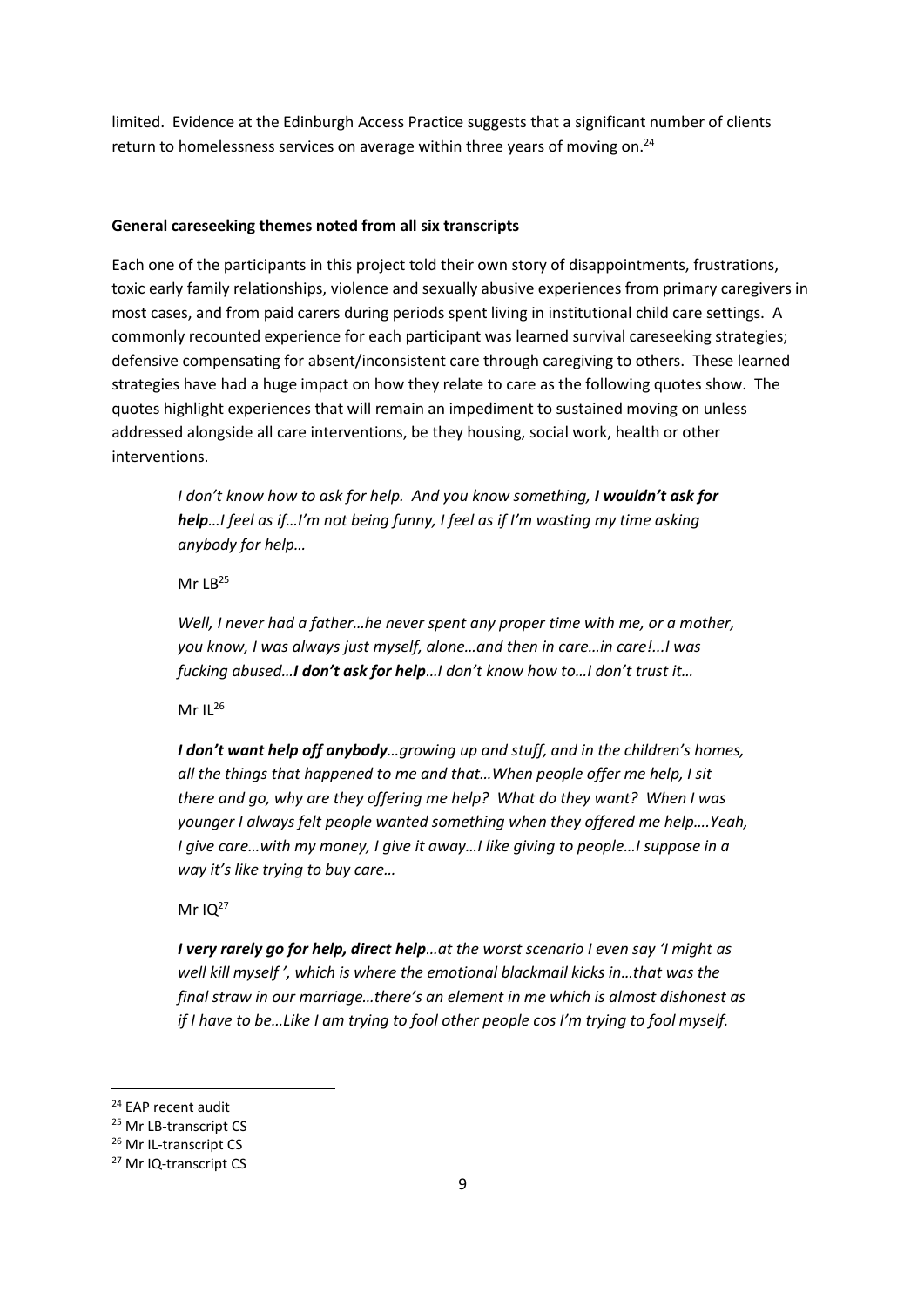*For instance the antidepressants, I'm taking the prescription but I'm not taking them… The only help available to me is help that I don't want.* 

#### Mr MG<sup>28</sup>

*I think I have always, somewhere deep in the back felt alone really…it's not very good…rabbit in the headlights but I don't think I come across as that…I come across well and people don't see…I look for ways to run away…I feel quite alone…just hold it together until I get out of the situation…my head always says it is too scary…I don't trust help…I don't ask for help…*

# $MS MR<sup>29</sup>$

The instinctive careseeking styles evident in these transcripts were a significant impediment for these individuals being able to make use of care, whether that was care from housing, health, social work or other providers. I am not intending to suggest here that a person's move on from homelessness be individualized as a personal problem that can be resolved by psychotherapy alone. Psychotherapy alone is not a "solution for social exclusion or for homelessness", there are, for example, "socio-political issues, in particular concerning the structural causes of homelessness" that we risk losing sight of if we make this complex societal issue one of personal behaviour alone.<sup>30</sup>

#### **Issues for professionals**

### *The importance of awareness of attachment related dynamics for staff groups*

The importance of an awareness of attachment related dynamics not only concerns health and clinical staff, it is equally important, for example, for housing staff. Housing staff are significant caregivers and as such they also need to pay attention to careseeking styles in both themselves and their clients.

Paying attention to careseeking styles is not only necessary for clients it is also an issue for staff, indeed if we do not pay attention to our own careseeking styles we may struggle to attend to what is being conveyed to us by clients about their internal state of arousal; we may become frustrated and miscued. As professional caregivers we may have had less than satisfactory care experiences, and developed our own defensive strategies, for example:

Compulsive caregiving…not uncommonly leads compulsive caregivers to become professional caregivers. In this role they may not be sufficiently empathic with their clients… [but rather communicating] as a child who has discovered that should he or she look after a parent (most often mother), mother can begin to

<sup>28</sup> Mr MG-transcript CS

<sup>29</sup> Ms MR-transcript CS

<sup>&</sup>lt;sup>30</sup> Gabrielle Brown et al., An hospitable engagement? Open-door psychotherapy with the socially excluded, Psychodynamic Practice, Volume 17, No 3, August 2011, p311ff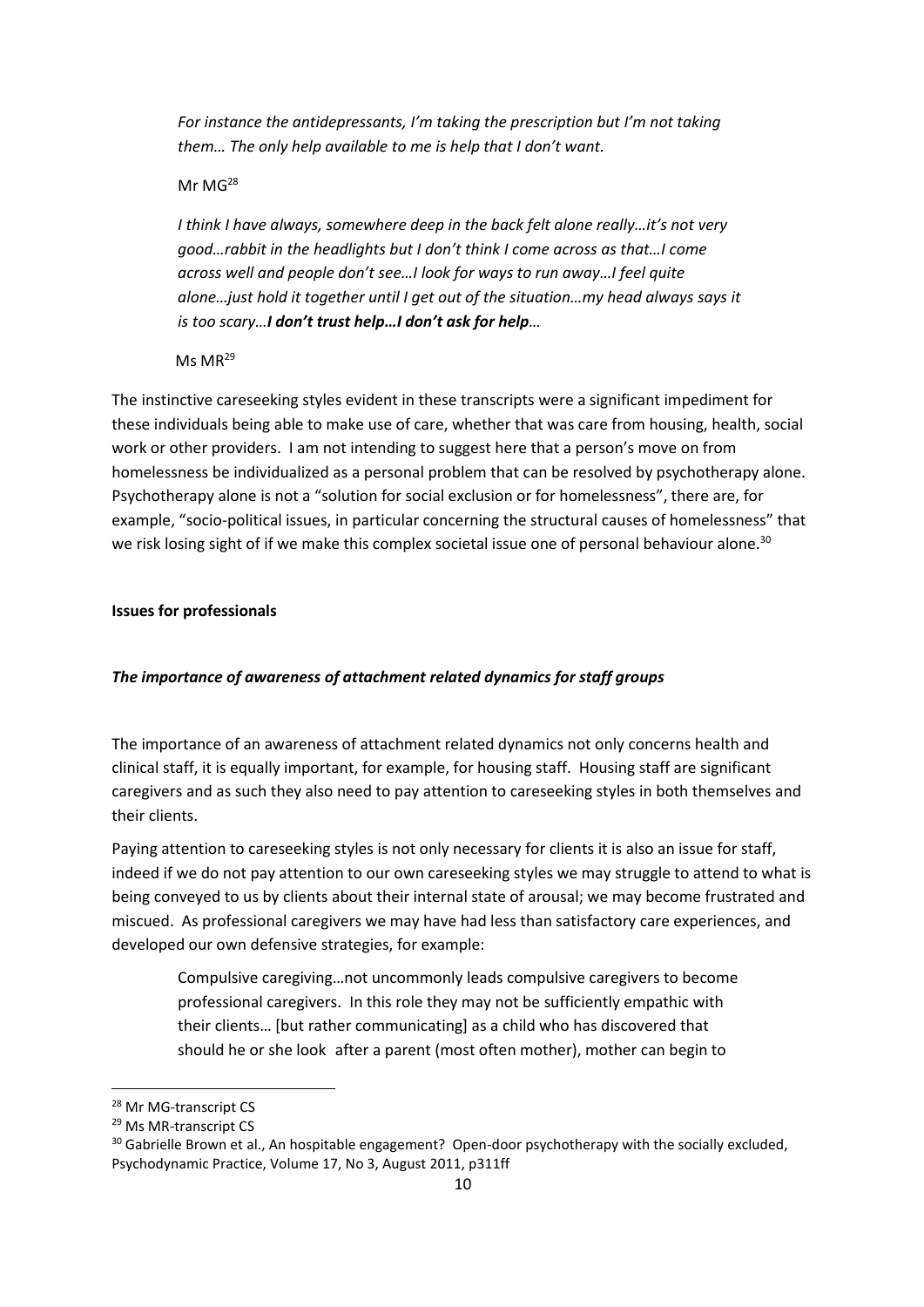give care of an empathic quality that is not given until the child has empathized with the parent and interacted in a particular way that makes the parent feel cared for and revitalized, and therefore better able to be a more effective parent. Nevertheless the careseeker has to bear his or her own distress until the parent is able to respond.

(Heard, Lake & McCluskey,  $2012$ )<sup>31</sup>

This is emotionally exhausting work and we need to be more attentive to the impact on staff of "processing empathic concern" on a daily basis and how this can potentially "constitute a threat to the individual [staff member], leading to personal distress and compassion fatigue…subsequently decreasing capacity to give care to others."<sup>32</sup> I make this point especially with reference to staff feeling disempowered to help clients move on in a sustainable way from homelessness services, due in part to demands to move on clients when they are not ready to do so.

#### *The often neglected area of how to deal with positive feedback*

It is a privilege to be in the position of being able to respond to participants in an exploratory, supportive and companionable manner. It is also a hugely vitalizing experience as well as a challenging one.

As part of exploratory therapy we consider that a professional caregiver has to be able to act not only empathically, but also by sending nonverbal signals that show the careseeker that he or she is a person of worth in the eyes of this caregiver.

(Heard, Lake & McCluskey, 2012)<sup>33</sup>

Being related to as a human being can be an overwhelming experience for people whose predominant life experiences have been of rejection. It is important also to remember that when adults are attending to their need for care in one area of their lives "exploration in other directions may be curtailed if not completely inhibited."<sup>34</sup> This is an important consideration when offering care to people who have multiple crises impacting on their lives, such as both housing and health needs.

A homelessness crisis is about, in almost all cases, more than the absence of a home; its resolution involves care from many different sources. People will vary in how much help they need to be able to make use of available care from homelessness services, however, attending to their careseeking

<sup>&</sup>lt;sup>31</sup> Heard D, Lake B, McCluskey U., Attachment therapy with adolescents and adults: theory and practice post Bowlby, London: Revised Edition Karnac; 2012, p68ff

<sup>&</sup>lt;sup>32</sup>Una McCluskey and James Gunn, The Dynamics of Caregiving: Why Are Professional Caregivers Vulnerable to Anxiety and Burnout, and How do we Support Their Wellbeing, published in Attachment: New Directions in Psychotherapy and Relational Psychoanalysis, Vol. 9, July 2015: pp. 188-200. Page 190  $33$  ibid, p82

 $34$  ibid p5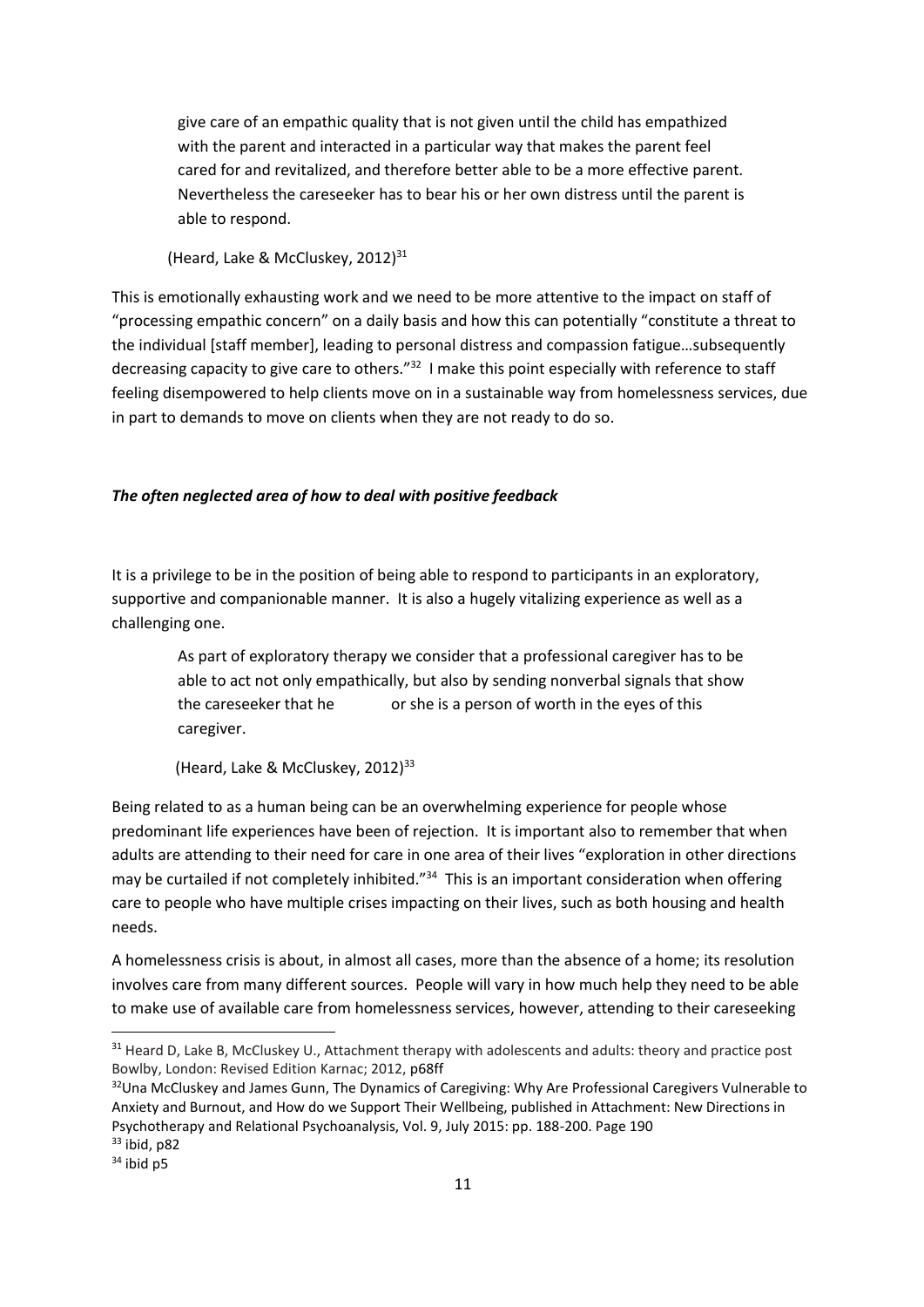styles will go a long way toward ensuring they get what care they need to enable a sustainable move on.

The following transcript quotes are evidence of part of a personal exploration process following experiencing attentive relating to self and other. Often caregivers neglect the importance of helping a person to make sense of the impulse to give praise when appropriate; however, this is such an important social skill.

*Do you know what it is? I used to trust people a lot and see now I don't trust anybody at all…Unless it's you. I trust you!*

Mr  $LB<sup>35</sup>$ 

*I'm really quite worried Doneil that I'm going away and you won't be available…I think you're the only person I'm getting proper help from.*

Mr MG<sup>36</sup>

*I don't know what I would do without you!*

Ms MR*<sup>37</sup>*

*It's comforting because nobody has ever been like that before with me…when you greet me I can feel the power, the meaningness of it, it's genuine…Thank you…I feel more wanted because somebody cares about me…*

Mr II $38$ 

*Yeah, it's like that one day, I just went I can't believe it…blood and guts and then everything else came in…it all fell in to place…your imparting of that knowledge…thank God I've found someone that I've learnt about all these different things from. I'm reaching out again for life!*

Mr  $A^{39}$ 

*You look at me as a person. I've been going to the doctors and me and the doctor are rugby mates.…he's a rugby man and I just feel when I go to the doctor here [GP clinic at EAP] he isn't looking down and writing stuff but he actually stops and actually looks at me and same with the nurses and yourself, you're actually looking at me. I just feel the staff at the housing were there for me.…helped me with housing and stuff…she told me to go to the doctor's…seen the nurse first…he actually spoke to me! How are you!...I thought wow!...Someone actually wants to know how I am!*

Mr  $IQ^{40}$ 

<sup>&</sup>lt;sup>35</sup> Mr LB-transcript CS

<sup>&</sup>lt;sup>36</sup> Mr MG-transcript CS

<sup>&</sup>lt;sup>37</sup> Ms MR-transcript CS

<sup>&</sup>lt;sup>38</sup> Mr IL-transcript CS

<sup>&</sup>lt;sup>39</sup> Mr A-transcript CS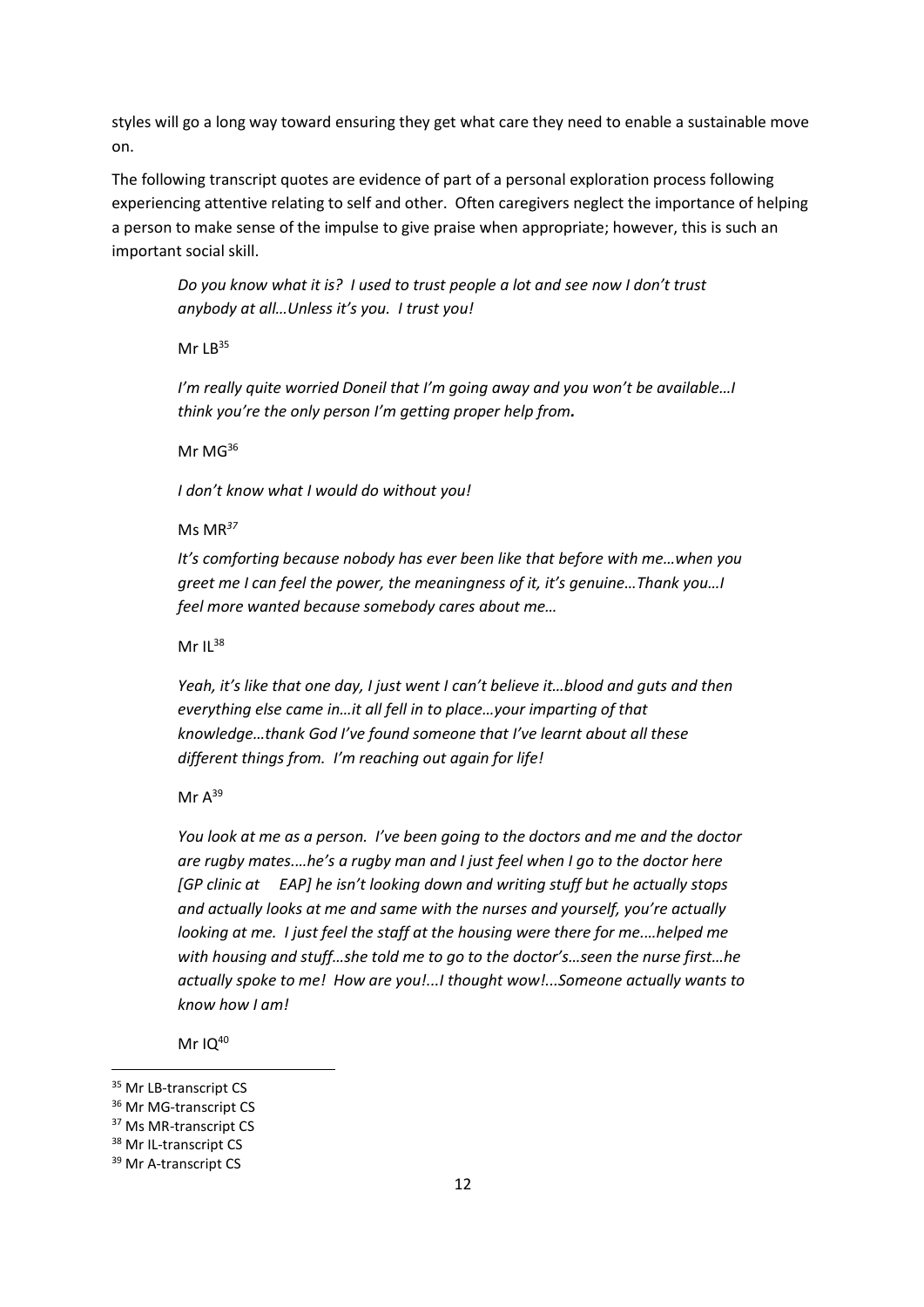My analysis of the careseeking transcripts in this project has been through reference to an attachment-based psychotherapeutic approach. This approach, however, is not just about clinical work, and as the final quote above evidences staff in all disciplines are already doing something that works. These quotes evidence an experience of "being met as a person" (Sutherland 1993), an energising experience that can mean the difference between a person experiencing an "exploratory or non-exploratory attitude to understanding themselves and their predicaments." (McCluskey  $2011)^{41}$  Moving on from homelessness is a transitional process. It can take time to internally experience being valued, and part of that process involves getting to know that your 'thank you' is heard and respected in part because you are heard and respected.

#### *Potential idealizing of a caregiver and a note on the importance of a 'secure base'*

An important aspect that needs considered when working with positive feedback is the potential of an idealizing tendency typical of a borderline personality disorder presentation. In such cases a client can present as follows: "*The patient takes everything the therapist says as being helpful, providing new insight into problems…[and]…The therapist may begin to feel that they have a special relationship with the patient and become overprotective and believe that they have the answers and understand the patient better than anyone else"*. (Bateman and Fonagy, 2004)<sup>42</sup>

The positive feedback examples described above are evidence of those individuals developing their intrapersonal and interpersonal relationship skills, and are not to be confused with expressions of unhelpful idealizing of a caregiver that they may, however, have engaged in at times in their lives. Positive feedback in a supportive and companionable caregiving context is something that needs to be attended to and thought about; both the receiving of positive feedback and the giving of positive feedback are important attachment related skills, this helps enable a person to feel secure in themselves.

The creating of a 'secure base' was important for Mr A, for example, his route in to homelessness followed on from a relationship breakdown precipitating a mental health crisis that led to hospitalization, with antipsychotic medication and antidepressants being prescribed as part of his care & treatment. Whether a focus on careseeking style may have been usefully introduced or not at this crisis stage in his journey of care (hospitalization) would need further investigation.

The creation of a 'secure base' from which he could to begin to get his life back was what Mr A recalled from his time in hospital. Such 'secure base' building is the platform that enables both our careseeking and caregiving skills, and helps us in making "intimate emotional bonds with other individuals…[which is a]…principal feature of effective personality functioning and mental health."<sup>43</sup>

<sup>40</sup> Mr IQ-transcript CS

<sup>&</sup>lt;sup>41</sup> McCluskey, U., The therapist as a fear-free caregiver: supporting change in the dynamic organisation of the self, The Association for University & College Counselling Journal/AUCC, May 2011, p12

<sup>&</sup>lt;sup>42</sup> Bateman A, and Fonagy, P, Psychotherapy for Borderline Personality Disorder: mentalization-based treatment, Oxford University Press, 2004, p242ff

<sup>43</sup> Bowlby, J., A Secure Base, Routledge Classics, 1988, p136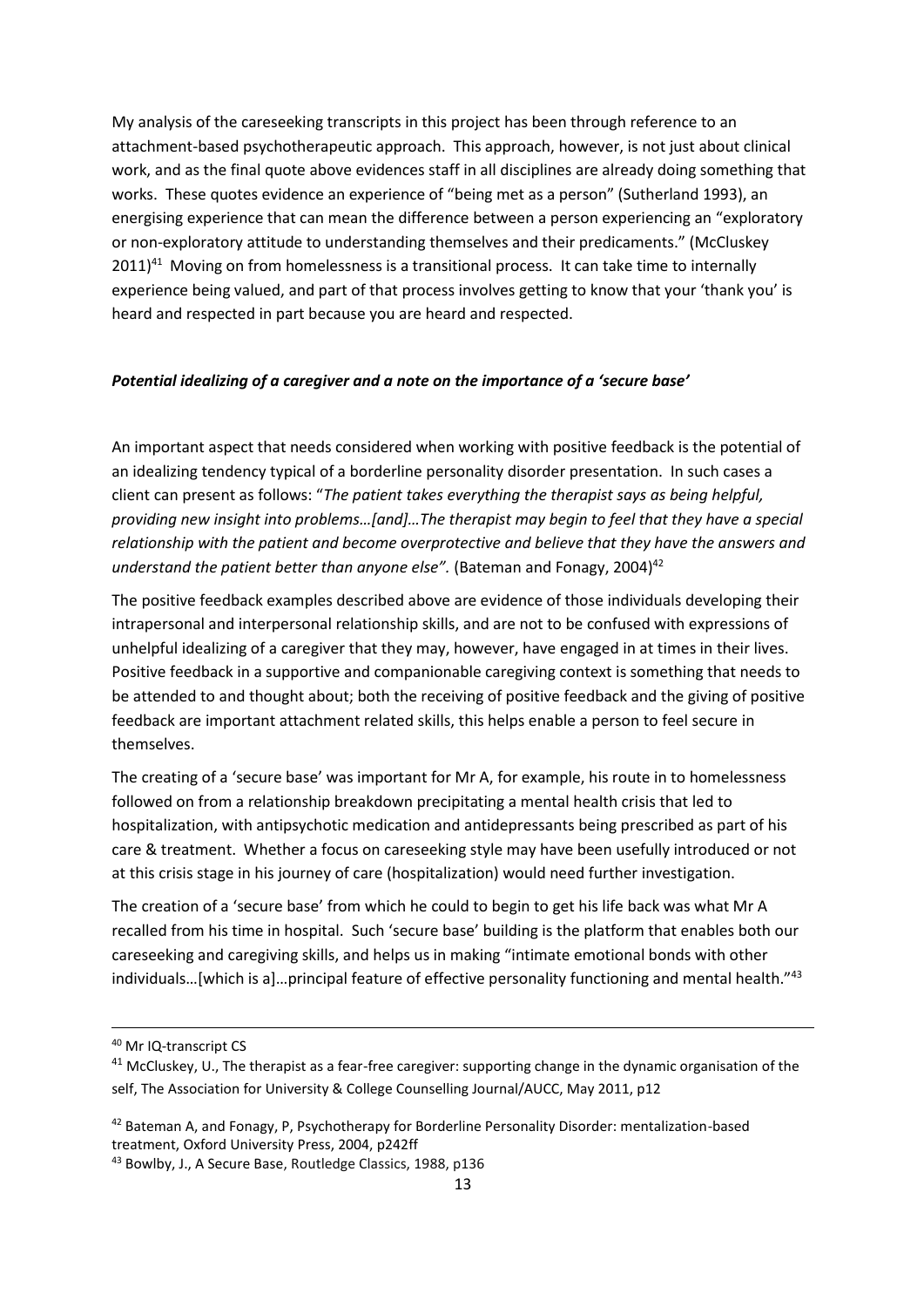Mr A is no longer taking antipsychotics but remains on antidepressant medication, more importantly though in his own words, "*Am I finding my voice again? Definitely!*" 44

#### **Themes from interviews on participants' experiences of the term 'homelessness'**

Although the participants had indicated at the outset that they were not really concerned with systemic issues, nevertheless their experiences of homelessness services was something I felt needed to be heard. I designed a topic guide to help me get a sense of what participants' homelessness stories were. The main themes in their transcripts are noted here, beginning with a brief note on homelessness from a service perspective.

The topic guide I designed to get subjects to describe their experiences of homelessness was: "Following on from where we are in our conversations so far I am curious about this term homelessness and what it means to you. Can you describe it at all?" The rationale behind this topic guide was that I wanted to know: a) How had homelessness impacted on their lives? b) What the term homelessness meant to them. c) How can homelessness services better enable people to move on to mainstream community networks?

There is no such thing as a typical client in homelessness services. There are common features that are sadly seen all too often in many presentations, but as the participants in this project emphasised, they are people first, with their own individual story.

However, as Suzanne Fitzpatrick et al have shown, common features are statistically relevant, and, for example, help us in thinking through homelessness service's design priorities; the following are noted in a 2012 briefing paper on multiple exclusion homelessness in the UK.

There is a growing concern in the UK about the need for a more sophisticated understanding of severe and multiple disadvantage – sometimes called 'deep social exclusion' – to inform better responses to people with complex needs[.]…This reflects a heightened awareness that the populations at the sharpest end of problems such as homelessness, substance misuse, poor mental health, and involvement with the criminal justice system are often costly to society as a whole[,]…but at the same time are extremely vulnerable individuals who often 'fall between the gaps' in policy and services[.]...

(Fitzpatrick et al, 2012)<sup>45</sup>

Despite all this in a paradoxical way arrival at the door of homelessness services can be turned in to a real opportunity for people.

Homelessness is...in many cases, a 'late marker' of severe and complex disadvantage which can be identified across the life course of individuals...Raising awareness and understanding about homelessness as a late manifestation of

<sup>&</sup>lt;sup>44</sup> Mr A-transcript H

<sup>45</sup> Suzanne Fitzpatrick, Glenn Bramley and Sarah Johnsen, Multiple Exclusion Homelessness in the UK: An Overview of Key Findings, Briefing Paper No.1, 2012, p1. See also [www.sbe.hw.ac.uk/research/ihurer](http://www.sbe.hw.ac.uk/research/ihurer)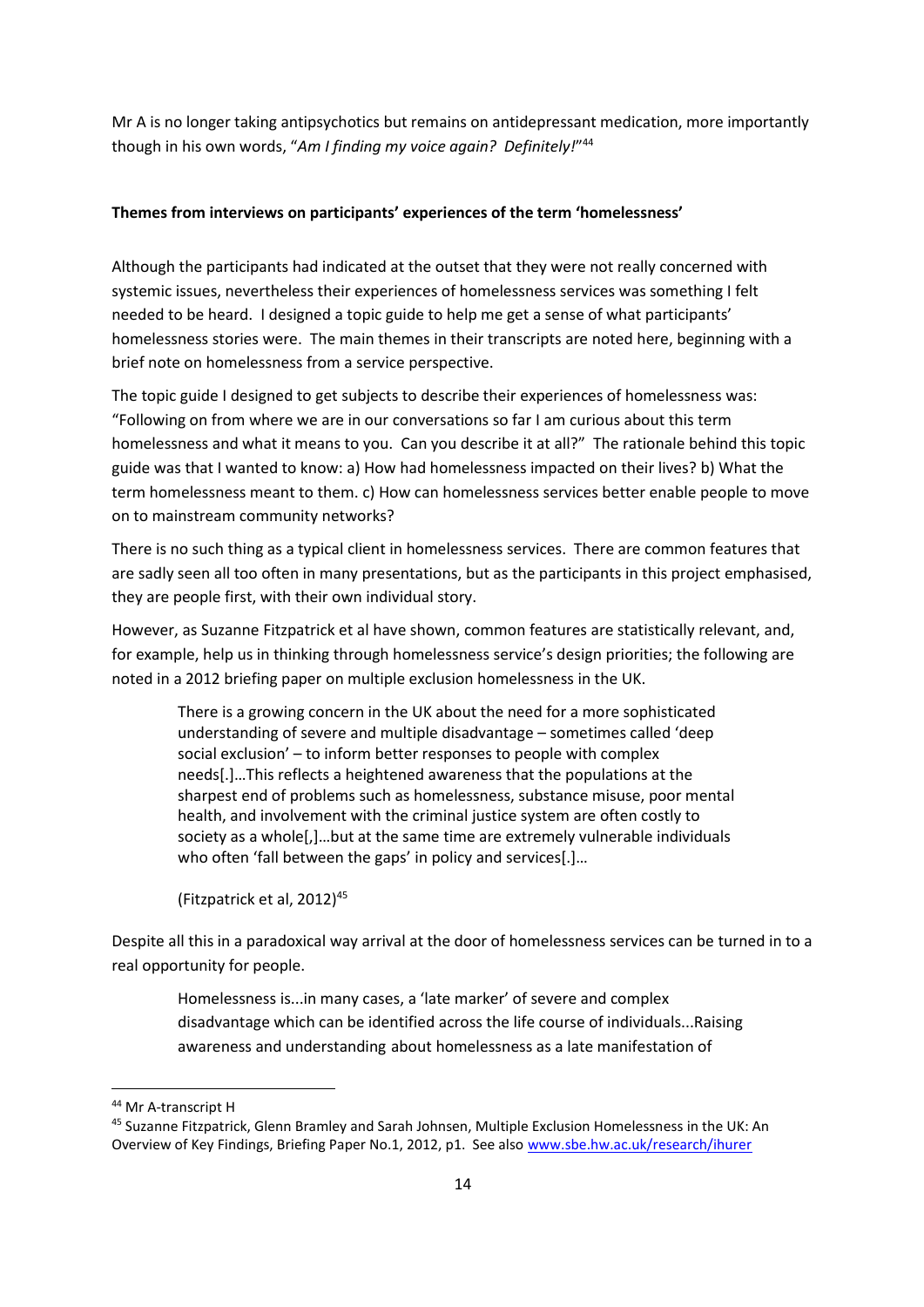social and health inequity will help to make the life-course approach to its prevention more explicit.

(Hetherington K & Hamlet N, May 2015)<sup>46</sup>

These quotes point to the need for preventative measures and the need to recognize "childhood trauma...as an early sign" of potential later life disadvantage.<sup>47</sup> For the adults in this project it was not too late to make a difference. They have each arrived at the door of homelessness services following many care contact points, through hospital care for example, for both general and mental health emergencies. Paying attention to social and health experiences of inequity across their lifecourse has better enabled them to navigate their journey through all care interventions, and not only the care needed to address the circumstance of homelessness.

There were positive statements made by participants in this project about their experiences of homelessness services.

*I think there is a lot of good stuff that you get…there are some hostels that really try, especially these days. It's all changing from when I first used homelessness places, they get you involved with therapy or get you painting and things…*

 $Mr$  HR<sup>48</sup>

*See when I was in the Salvation Army…I can look at it now and say it was probably the best years of my life. Because the help I got was unbelievable, really unbelievable…brilliant, absolutely brilliant…you know something I wish now I could go back to that. Aye, I really do…when I went into the Salvation Army to when I left it was probably the best years of my life. Oh, aye, I'd go back there in a minute. I really would, I'd go back there in a minute…*

Mr  $I$   $B^{49}$ 

*Services are very generous in what they have to offer and even though a lot of my experience of all that has been imparted upon me has not been so great, don't get me wrong I am grateful…*

Mr  $1A^{50}$ 

*I think becoming homeless made me realise something…I mean I got offered help, places offered me help and I accepted it this time. Because I could sort of see that the person that was helping me seen me…I think the thing I've experienced more out of everything is the staff care.*

Mr $IO<sup>51</sup>$ 

<sup>46</sup> Katy Hetherington & Neil Hamlet, Scottish Public Health Network Restoring the Public Health response to Homelessness in Scotland, May 2015, p4

 $47$  ibid p10

<sup>48</sup> Mr HR-transcript H

<sup>49</sup> Mr LB-transcript H

<sup>50</sup> Mr 1A-transcript H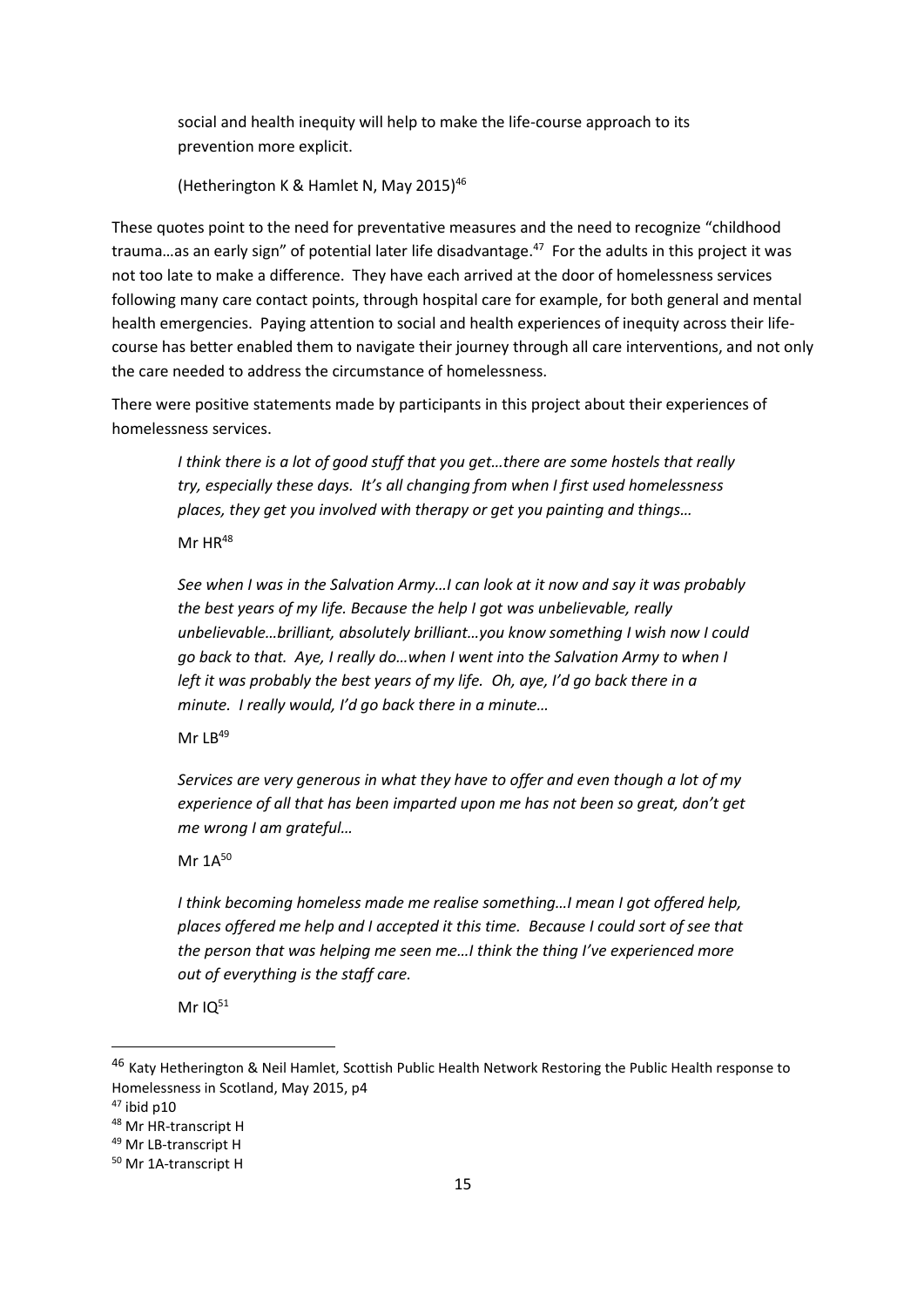There were also negative experiences of what was made available to participants at the temporary accommodation stage, and once they were housed, alongside at times a sense of hopelessness that they were now stuck in a worse situation.

#### a) Just moved in to temporary accommodation

*It was the most depressing, dingy place but I suppose it was what they had…you've got to, y' know, to then get onto the next rung of the ladder. You've got to get on with it…it's almost like time served or something, isn't it? You've got to sit it out and it can take six months, take nine months and then eventually, you know, you can get onto the…But then it was the worst room I could have been put in, at the back, there's a sort of crevice, a dead end, a window here, facing into a wall… it was no further than you and I sitting apart [five feet +], with this fan, an extractor fan that the pigeons all sat in. The extractor fan for the building is just there, all covered in pigeon's faeces and everything and if you didn't put the light on the room would be black all the time.*

Ms MR<sup>52</sup>

*But when you close that door it's just complete...the loneliness hits you just like a brick. You look at the bed and it's like...it's like going maybe back to Victorian times I think, and you've got like a plastic sheet over the mattress, basic bedding, very thin and it's horrendous. It's just really, really worse than the street...*

Mr  $IL^{53}$ 

b) About to move on from temporary accommodation to permanent accommodation

*Yes, otherwise I didn't get a great deal of help from the homeless scene…I almost didn't last long enough waiting to get a place. You certainly need to give better options than lonely tower blocks, if I had been offered something like this I would not have taken it I would have gone back out on the road, back on the streets.*

Mr MG<sup>54</sup>

*I have seen these places, totally scruffy, unsafe places. I'm just a great believer that I've seen people move into these places and they drink straightaway.*

 $Mr$  HR<sup>55</sup>

c) After moving on to permanent accommodation

*You can do whatever you like in it so you can make it your home but that doesn't include factors out-with your control, like your neighbours, and that's the biggest* 

<sup>51</sup> Mr IQ-transcript H

<sup>52</sup> Ms MR-transcript H

<sup>53</sup> Mr IL-transcript H

<sup>54</sup> Mr MG-transcript H

<sup>55</sup> Mr HR-transcript H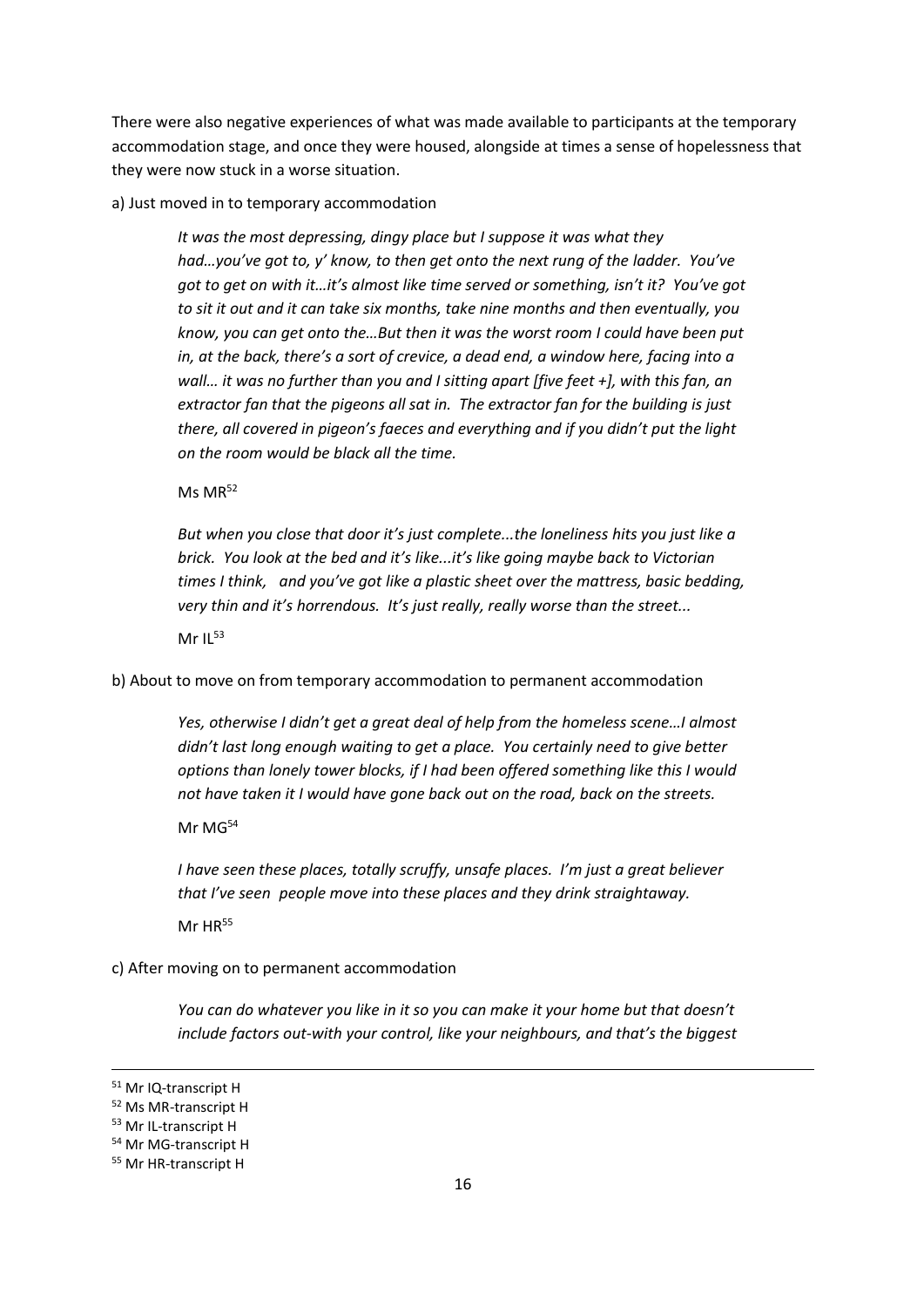*problem that I've had, you know, being attacked, tyres slashed, all these kind of things…The noise…It's been going on since I first moved in. I remember the first weekend, they had a party upstairs and nobody did anything about that. And the other thing…the more general thing, that's stuck in my head…is I'm still homeless now because…well, specifically because I'm still on benefits. There are so many places that I've seen that say 'No DSS' to apply for so I still feel as if I'm homeless because I can't simply go to somewhere that is appropriate to me…all these places just say they don't accept DSS. I'm stuck…*

Mr DF56

*After I'd moved into the property and it was in such dereliction, disrepair, and a real hovel. …given a…I'm very thankful for anything that's been given, donated, towards me - a microwave…what did I have…a microwave and a bed and my housing officer flippantly said, "Well, what more do you want?" What more do you want! And this was…but I haven't really gone into too many details but he then said, "You have a microwave, you have somewhere to sleep, what more do you want?" And it's like, and that in itself makes it feel like, not only is it … there's a sort of oppressive aspect to that because it's then the fact that OK ...really it's insulting at the level that I know what is acceptable as far as the standard is concerned but this just general, sort of, derelict state, is this it?*

Mr 1A<sup>57</sup>

d) Moving in to permanent accommodation may be a terrifying experience for some

Along with the positive and negative statements above there were also at times explicit acknowledgements by participants that something about their story made it difficult for them to make use of what property and help they were offered through homelessness services. They knew they were not ready for moving on but they also felt stuck, in that not being ready to move on meant they were defined as somehow not capable, not engaging or maybe just plain difficult people.

The reality was that the pace of transition was too quick for them, and there was not enough coordinated thinking between and within health and housing, for example, that would have prioritised the pace of transition as something to pay attention to. Paying attention to the pace of transition, appropriate for each individual, may have allowed the following comments about what living in a house may mean for them to be heard sooner.

*Yeh, that's right. I've never had somewhere solid to sleep and when I actually did find somewhere to sleep I couldn't bear it. I was so frightened…Well, when they sort of…when the services sort of found me a place to have a bit of shelter, like in a little flat, a move on flat I can never deal with it, I always sort of turn back to, turn back to drink. I don't know…you see…I don't know…services used to get me places and I'd walk, I'd be so unsure and so frightened straightaway.* 

*Mr HR<sup>58</sup>*

<sup>56</sup> Mr DF-transcript H

<sup>57</sup> Mr 1A-transcript H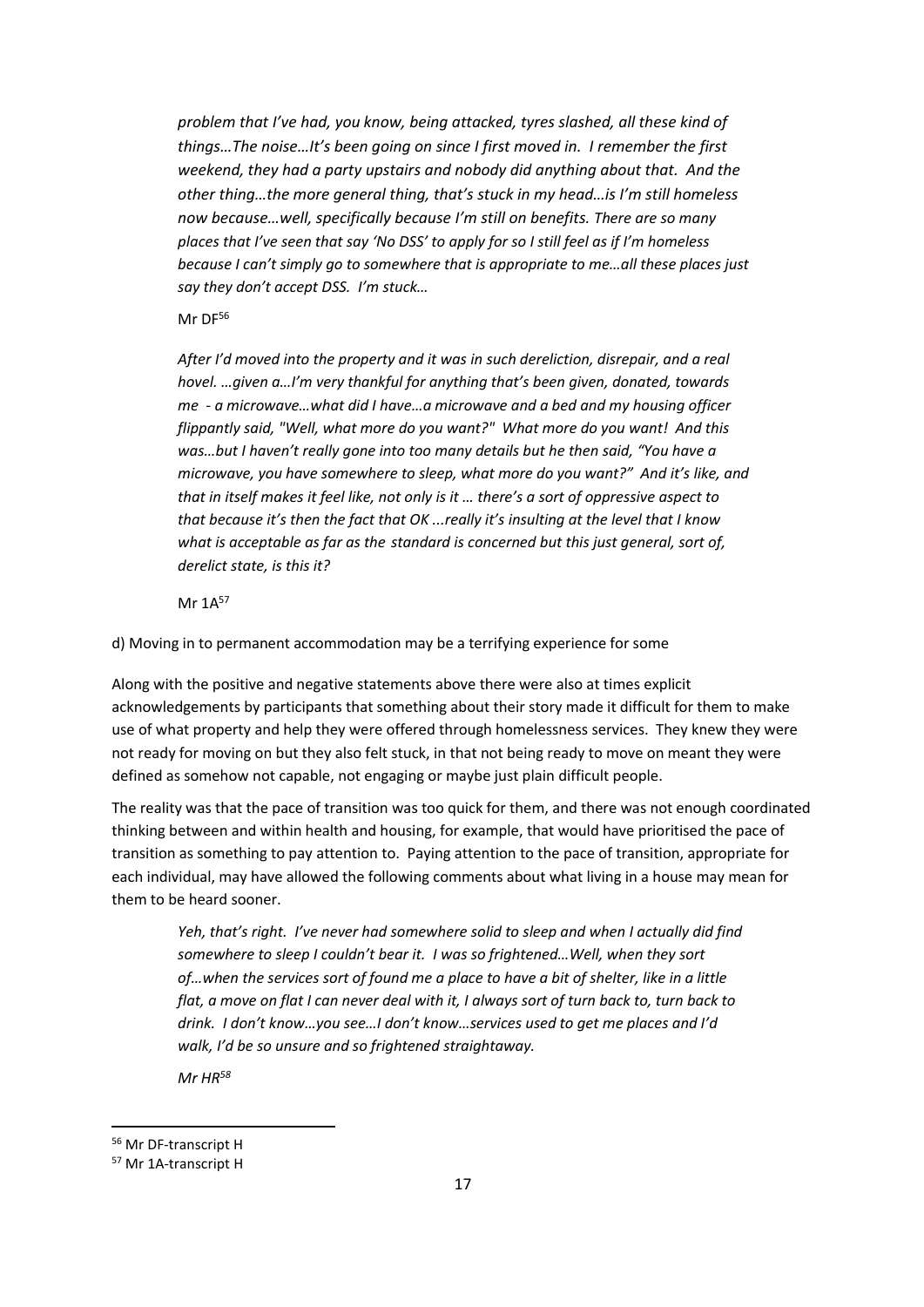*So as long as there is a house, that's it, you're no longer homeless so they don't actually look at your specific need and in my case, getting the diagnosis [Asperger's Syndrome] afterwards of a disability…that doesn't…there's no recourse to go back and say "This isn't appropriate for these reasons". As you know, I've been fighting that for 3 years.*

Mr DF*<sup>59</sup>*

*Well, I don't believe it's mine. I think someone's going to come and take it away from me, you know… I think somebody's going to knock on the door and say, "Right, get out", you know, even though it's a secure tenancy. But I just think negative and I think someone's going to come in...I don't know, because another thing as well, like, if I make something to eat, if I can be bothered, I always clean up after me. I make sure the place is spick and span. It's like someone's going to come knocking on that door. When I get up in a morning I always make the bed up again and put the duvet back up. So, everything's got to be perfect because I'm expecting somebody to take it away from me…I never had a home…*

Mr  $IL^{60}$ 

*I'm not used to being in a home…For instance, the environment I'm in at the minute resembles a home, feels…it's starting to feel like a home and I'm becoming partly at home within it. But having said that…but even though these are positive attributes… having said that, I have never been in an environment such as that, a home environment, on my own. I'm not used to being on my own in that kind of home environment. I'm used to being on my own in an extremity because that seems…I've become familiar with living in extremes…I have always had to*

Mr  $1A^{61}$ 

e) Good working relationships; a citizenship of homelessness and avoiding stigma

Homelessness services as a whole value and support the building of good working relationships with clients. In so doing they may inadvertently foster a paradox similar to that described by Mills et al in their study on specialist primary care services to homelessness: "*[In] maximizing flexibility and fostering relationships between patients and the clinical team [the practice becomes part of] a citizenship of homeless persons while simultaneously aiming to help people move out of homelessness into a more settled state."*<sup>62</sup>

However, similar to Mills et al the evidence in this project suggests that the potential obstacle of creating a settled citizenship of homeless persons can be avoided by reframing the *"problem of* 

<sup>58</sup> Mr HR-transcript H

<sup>59</sup> Mr DF-transcript H

<sup>60</sup> Mr IL-transcript H

<sup>&</sup>lt;sup>61</sup> Mr 1A-transcript H

 $62$  E D Mills, C D Burton & C Matheson, Engaging the citizenship of the homeless-a qualitative study of specialist primary care providers, Family Practice, Vol. 32, No. 4, 462-467, May 2015, p466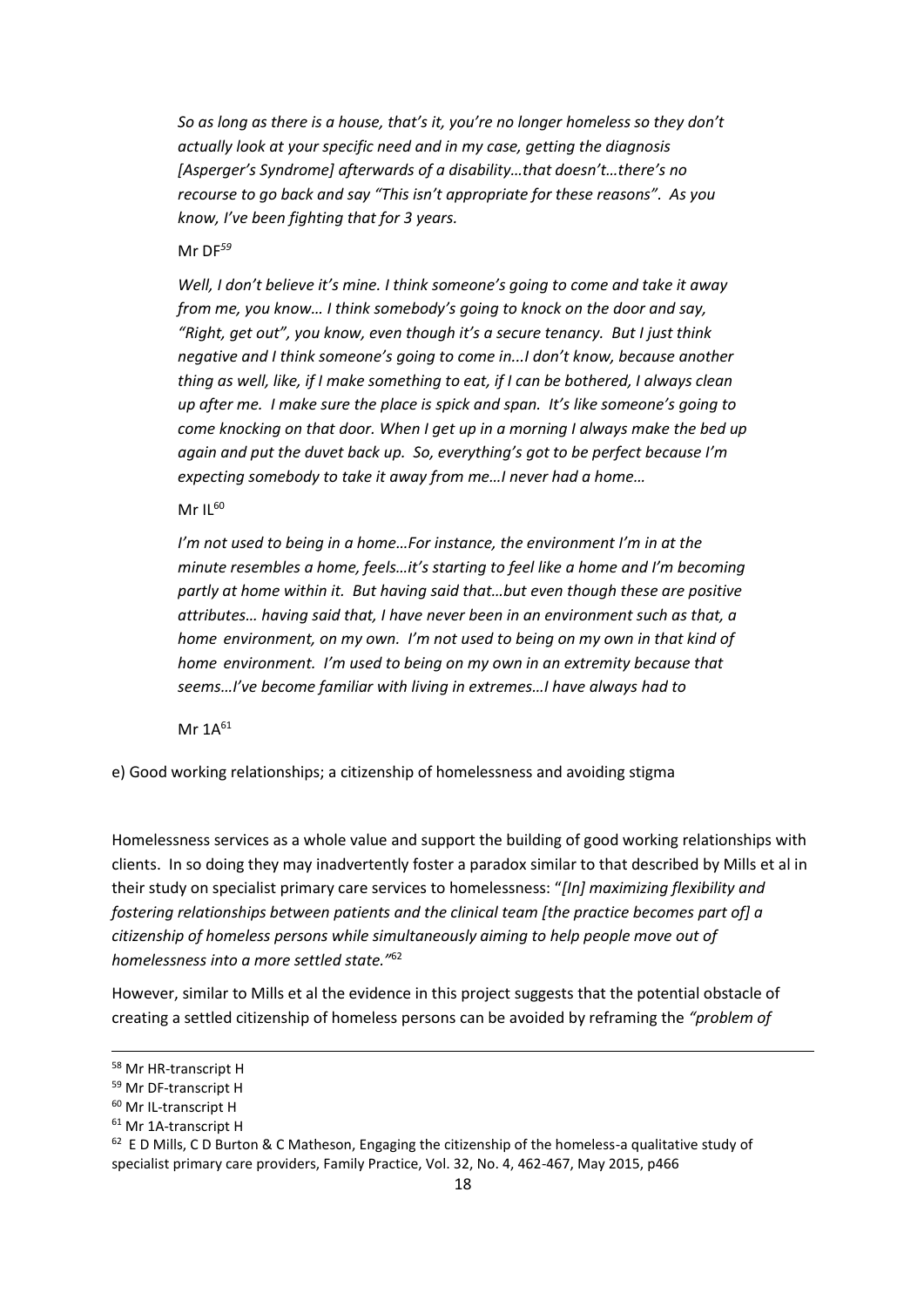*'weaning' people off highly supportive services into one of helping people engage with wider communities while maintaining their homeless citizenship for as long as it is helpful."<sup>63</sup>* There may be a small percentage of people for whom independent living is not a realistic option, and in such cases 'weaning' people off highly supportive services would not be the best option.

An important point in relation to this issue of a potential settled homeless citizenship was made by one participant who clearly identified a risk for him, and notably, in identifying the risk he also identified that it was no longer a risk to him.

*It's stigmatizing [homelessness] and the stigmas that are attached to it sink in, you soak it up, my whole understanding of myself got wrapped up in homelessness…as if this was me…my life…I had to shed that skin…*

## Mr  $1A^{64}$

Lisa McKenzie, a research fellow at the London School of Economics and Political Science, describes the potential stigmatising nature in any settled citizenship, in her book looking at life on an estate in Nottingham called St Anns.

[T]he men rarely thought about their public profile outside the estate. In effect, the men tried to be invisible on the outside….The levels of fear and exclusion that are experienced in this community also affected issues of mobility, the difficulties that sections of the neighbourhood had in moving in and out of the estate, but also the difficulties that arose from having real emotional attachment to a place, therefore not only belonging to St Ann's, but 'being St Ann's'.

(McKenzie, 2015)<sup>65</sup>

Moving on is about transition, a potentially vitalising and life-giving change of circumstances. Paying attention to attachment dynamics is important in order to ensure that we help our clients to make sustainable changes in their lives, including that of making a home for them and their families. The feedback from participants in this project suggests that homelessness services can work together at the pace of transition needed in individual cases, and indeed it is imperative that they do so in order to ensure sustainable long-term move on. Otherwise, as with some of the citizens of St Ann's, people who are homeless may also remain identified with the very thing that afflicts them: homelessness.

# **Conclusion**

The subjects in this project have shown that moving on from homelessness is enabled when attention is paid to their careseeking styles, already developed and modified in response to their whole life experiences of care. The patterns of instinctive behaviour through which these

 $63$  ibid p466

<sup>&</sup>lt;sup>64</sup> Mr 1A-transcript H

<sup>&</sup>lt;sup>65</sup> Lisa McKenzie, Getting By: Estates, Class and Culture in Austerity Britain, Policy Press, University of Bristol, 2015, p51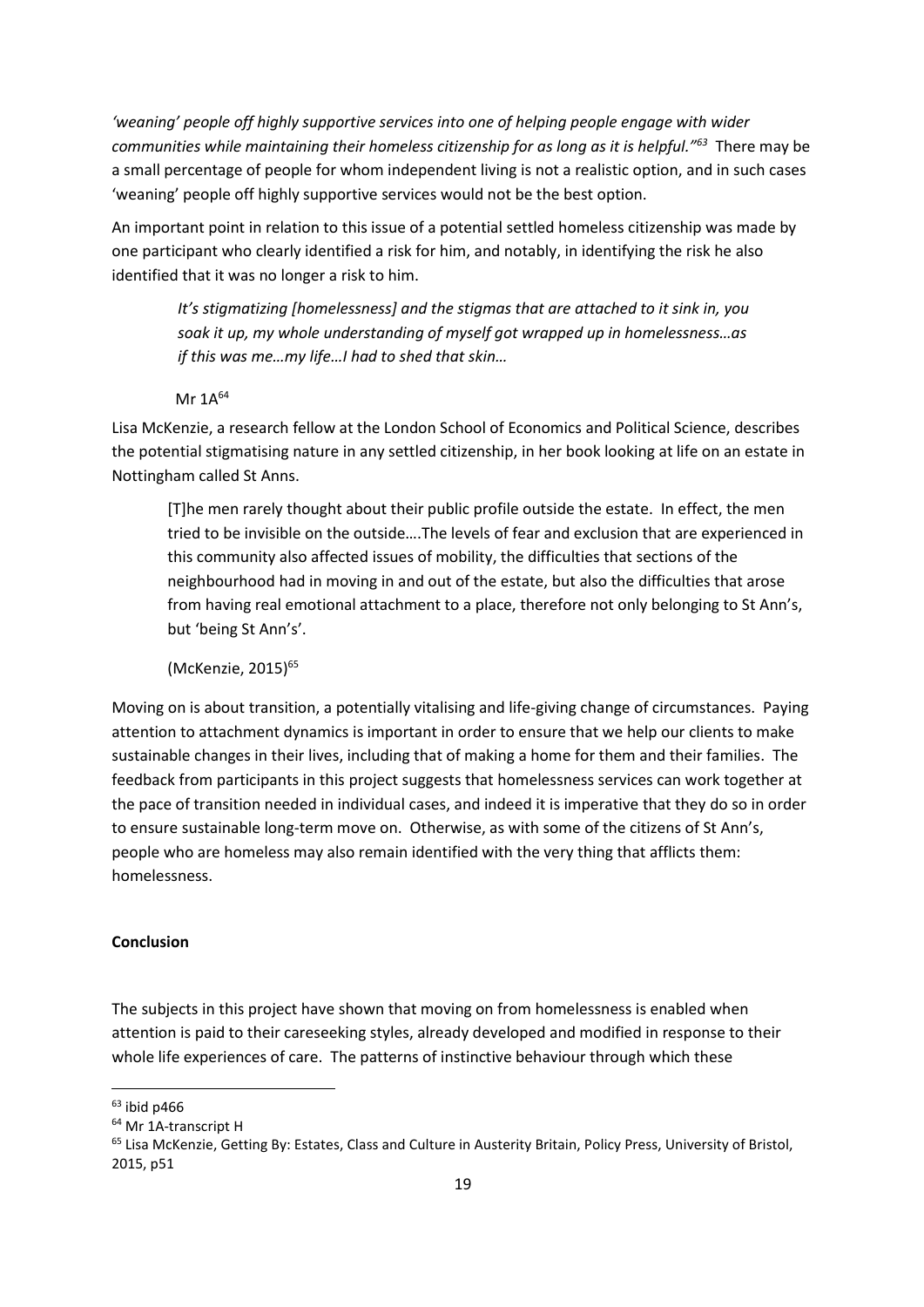careseeking styles are expressed may not all be unhelpful, but if not attended to and thought about may remain as significant potential obstacles to moving on.

The participants in this project are in the 30-40% group of presentations to housing services. Yes, they need a home, but this intervention in their lives needs to be at a pace that takes account of the social and health experiences of inequity across their life span. Not taking account of such inequities, and case managing appropriately in a supportive and companionable way is costly, resulting in repeat presentations, failed tenancies, increased ill health, and sadly in some cases a lonely death in an empty house.<sup>66</sup>

The subjects above were all referred to me as people with mental health problems, but the scope of my project was not broad enough to explore the inter-relationships between mental illness, care & treatment in hospital and community settings and the place of attachment relationships. A project of this nature would be helpful in enabling homelessness services to look at how they can collaboratively integrate attachment-related concepts in all areas of care such as housing, for example.

I had a 100% attendance record in this project group which suggests to me that the richness and nurture of a supportive, companionable, exploratory, attachment-based relationship is seen as helpful by clients. Much of this work is specialist, however, there are attachment-based approaches that all staff can incorporate in to their practice, this need not just be the domain of clinical health staff.

The evidence in this paper with respect to health suggests the, "need for a *process* approach which supports an effective transition from the (sometimes necessary) use of specialist services…towards (the ideal of) full integration into mainstream health care."<sup>67</sup> This need for a process approach is equally applicable to all homelessness services. Participants in this project suggest the need for a focus on "transitional" service structures that ensures that, for example, housing & health are communicating fully and offering (and discharging from) their respective inputs at client pace of recovery.<sup>68</sup>

With respect to psychotherapy, yes, participants are also suggesting this as helpful, however, they highlight a need for an inclusive psychotherapy and not one which operates from a clinician standpoint which has the clinician identifying themselves as mostly working "on the edge of conventional psychotherapeutic practice...". <sup>69</sup> The convention participants are suggesting, if one is

<sup>67</sup> Isobel Anderson and Siri Ytrehus, Re-conceptualising Approaches to Meeting the Health Needs of Homeless People, School of Applied Social Science, University of Stirling, Stirling FK9 4LA, United Kingdom email[: Isobel.anderson@stir.ac.uk](mailto:Isobel.anderson@stir.ac.uk) & Diakonhjemmet University College, Institute of Nursing and Health, Oslo, Norway, email[: siri.ytrehus@diakonhjemmet.no,](mailto:siri.ytrehus@diakonhjemmet.no) Jnl Soc. Pol. (2012), 41, 3, 551–568 C Cambridge University Press 2012

1

<sup>69</sup> Gabrielle Brown et al., An hospitable engagement? Open-door psychotherapy with the socially excluded, Psychodynamic Practice, Volume 17, No 3, August 2011

<sup>&</sup>lt;sup>66</sup> Edinburgh Access Practice, Practice Mental Health Nurse caseload audit, 2014/15

 $68$  ibid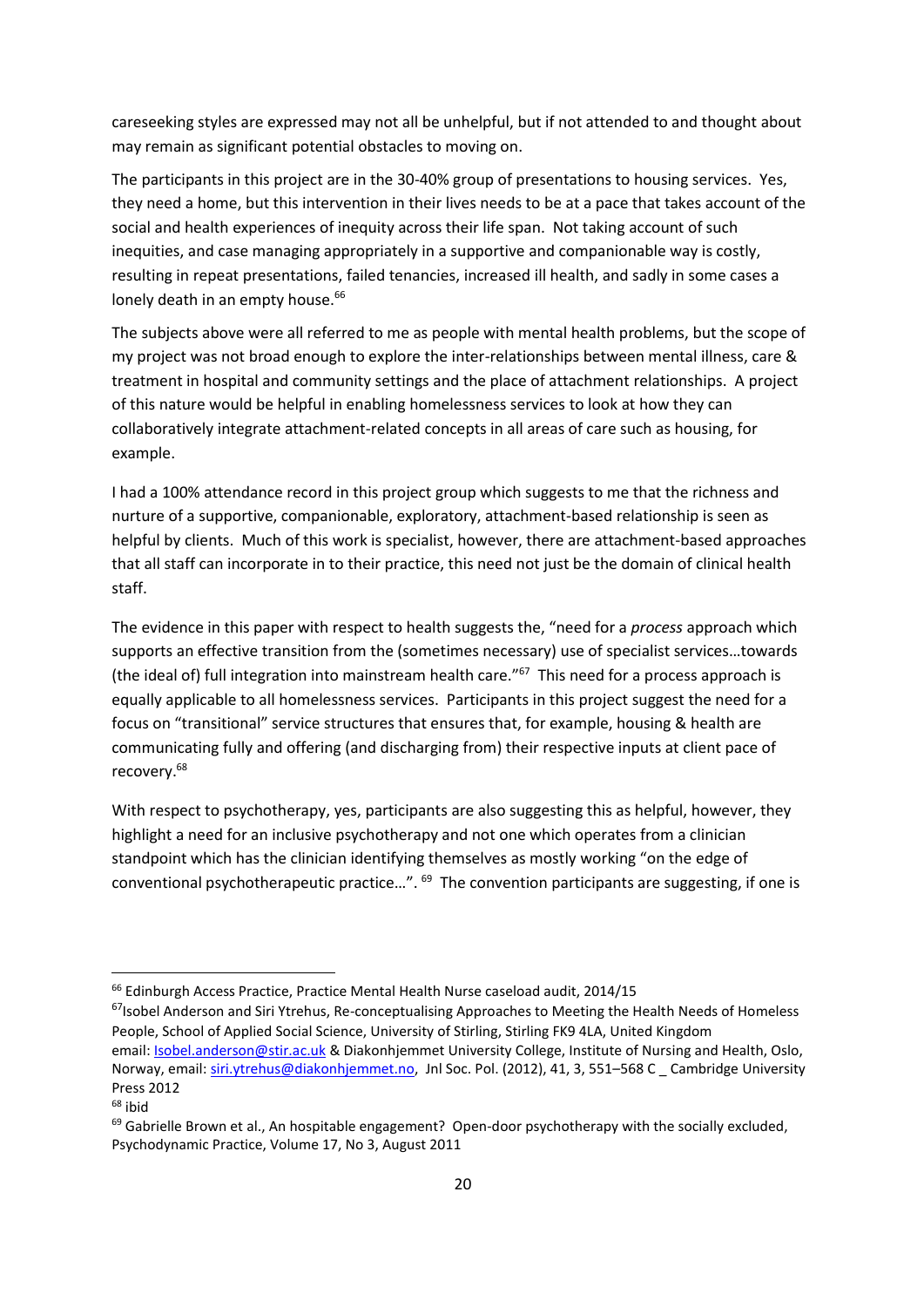needed, is that practiced thoughtfulness (appropriately supervised & theoretically coherent) needs to be a part of individual service delivery and culture, throughout homelessness services.<sup>70</sup>

### **Recommendations**

 $\overline{\phantom{a}}$ 

- 1. A practice-based research project to be designed to look at integrating attachment-based concepts within care services used by people who are homeless. This would need appropriately funded and academically supervised
- 2. Sustainable move on should become a priority across care services, and what we mean by the terms 'move on' should be investigated, with care services, for example, primary and secondary care and housing services collaborating on best practice in relation to homelessness
- 3. That staff in all homelessness services receive access to appropriate support and supervision, as they wish, to enable them in continuing to provide attentive care.
- 4. That those staff in all disciplines who work with the 30-40% of people that this project has identified as needing attentive care, are enabled to continue to do this by themselves receiving attentive care with respect to **not** leaving them to shoulder the burden of unrealistic case-loads

<sup>&</sup>lt;sup>70</sup> Nick Maguire et. al, Psychologically informed services for homeless people, Good Practice Guide, February 2012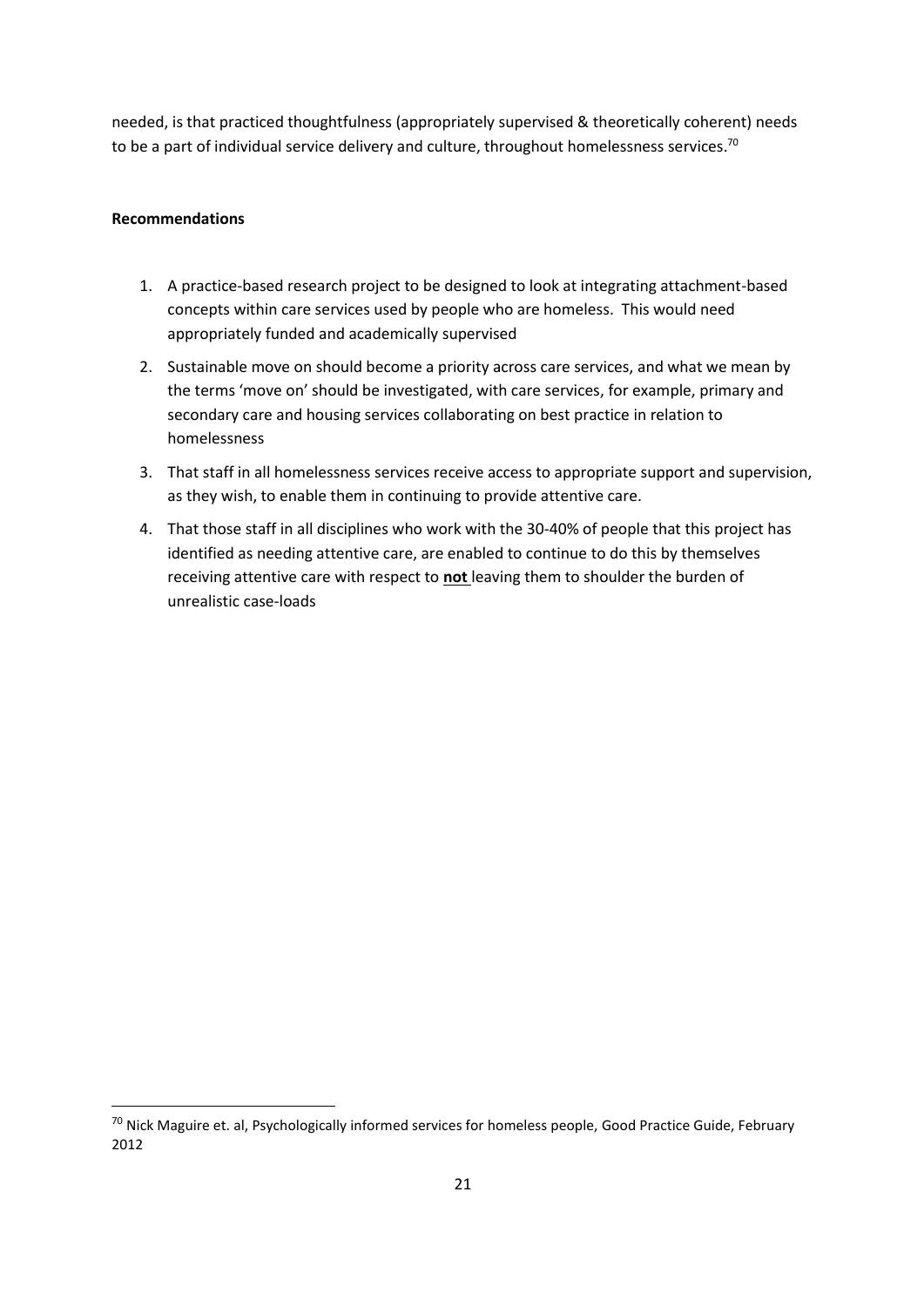# **References**

- 1 Heard D, Lake B, McCluskey U. Attachment therapy with adolescents and adults: theory and practice post Bowlby. London: Revised Edition Karnac; 2012. See also: www.**[unamccluskey](http://www.unamccluskey.com/)**.com/
- 2 Bowlby, J., A Secure Base, Routledge Classics, 1988
- 3 Una McCluskey and James Gunn, The Dynamics of Caregiving: Why Are Professional Caregivers Vulnerable to Anxiety and Burnout, and How do we Support Their Wellbeing, published in Attachment: New Directions in Psychotherapy and Relational Psychoanalysis, Vol. 9, July 2015: pp. 188-200
- *5* McCluskey U, To Be Met as a Person, London, Karnac Press, 2005
- 6 Maguire, N., et al., Homelessness and Trauma: a review of the literature, University of Southampton, School of Psychology, 2009
- 7 Joseph E. LeDoux, Coming to terms with fear, Centre for Neural Science and Department of Psychology, New York University[, www.pnas.org/cgi/doi/10.1073/pnas. 1400335111,](http://www.pnas.org/cgi/doi/10.1073/pnas.%201400335111) November 2013
- 8 Gabrielle Brown et al., An hospitable engagement? Open-door psychotherapy with the socially excluded, Psychodynamic Practice, Volume 17, No 3, August 2011
- 9 McCluskey, U., The therapist as a fear-free caregiver: supporting change in the dynamic organisation of the self, The Association for University & College Counselling Journal/AUCC, May 2011
- 10 Bateman A, and Fonagy, P, Psychotherapy for Borderline Personality Disorder: mentalization-based treatment, Oxford University Press, 2004
- 11 Suzanne Fitzpatrick, Glenn Bramley and Sarah Johnsen, Multiple Exclusion Homelessness in the UK: An Overview of Key Findings, Briefing Paper No.1, 2012. See also [www.sbe.hw.ac.uk/research/ihurer](http://www.sbe.hw.ac.uk/research/ihurer)
- 12 Katy Hetherington & Neil Hamlet, Scottish Public Health Network Restoring the Public Health response to Homelessness in Scotland, May 2015
- 13 E D Mills, C D Burton & C Matheson, Engaging the citizenship of the homeless-a qualitative study of specialist primary care providers, Family Practice, Vol. 32, No. 4, 462-467, May 2015
- 14 Lisa McKenzie, Getting By: Estates, Class and Culture in Austerity Britain, Policy Press, University of Bristol, 2015
- 15 Isobel Anderson and Siri Ytrehus, Re-conceptualising Approaches to Meeting the Health Needs of Homeless People, School of Applied Social Science, University of Stirling, Stirling FK9 4LA, United Kingdom email[: Isobel.anderson@stir.ac.uk](mailto:Isobel.anderson@stir.ac.uk) & Diakonhjemmet University